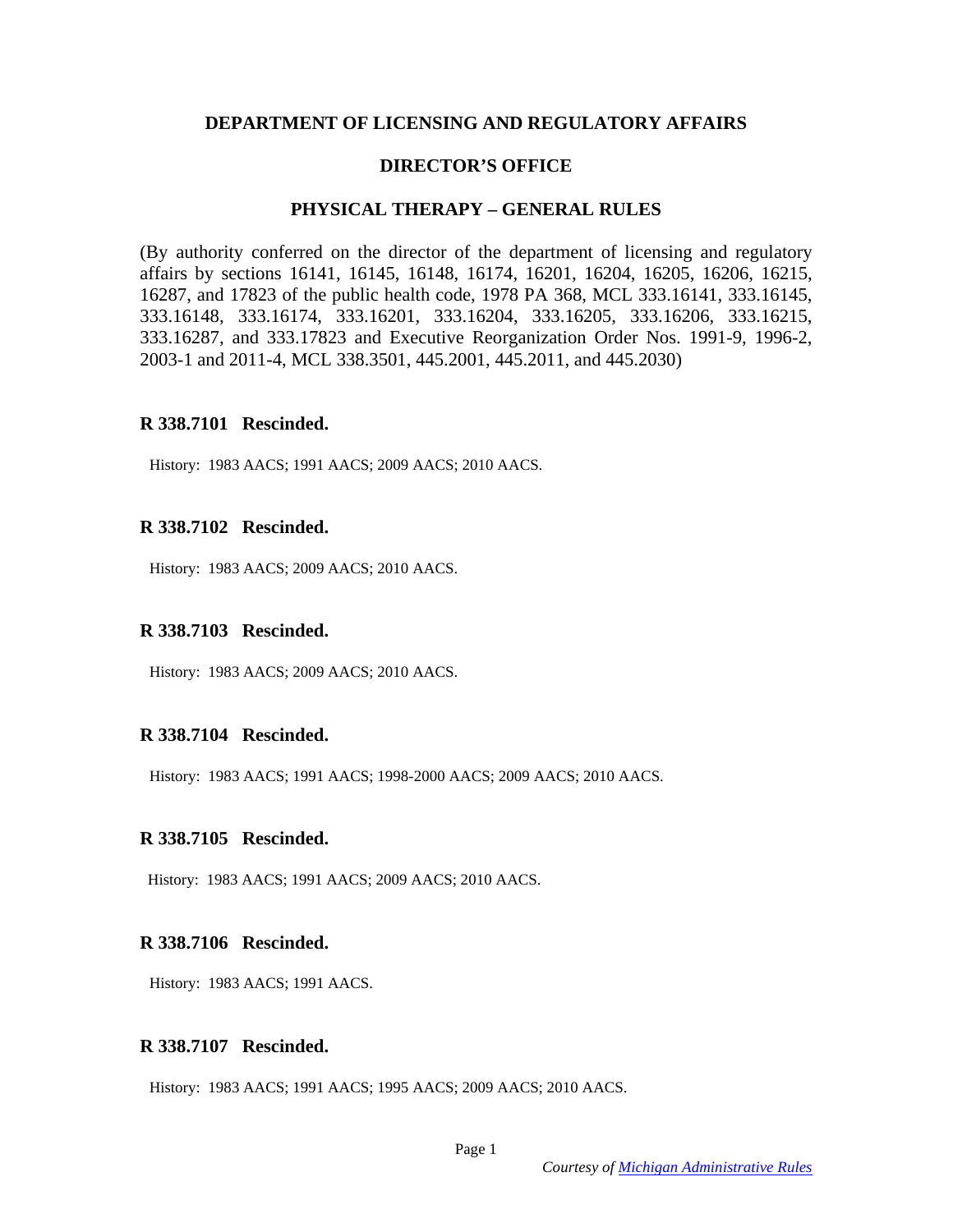#### **R 338.7107a Rescinded.**

History: 1995 AACS; 1998-2000 AACS; 2009 AACS; 2010 AACS.

### **R 338.7107b Rescinded.**

History: 2009 AACS; 2010 AACS.

#### **R 338.7108 Rescinded.**

History: 1983 AACS; 1991 AACS; 2009 AACS.

# **R 338.7109 Rescission.**

 Rule 9. R 338.1131 to R 338.1151 of the Michigan Administrative Code, appearing on pages 2469 to 2472 of the 1979 Michigan Administrative Code, are rescinded.

History: 1983 AACS.

#### **R 338.7110 Rescinded.**

History: 1991 AACS; 1995 AACS; 2009 AACS; 2010 AACS.

## **R 338.7111 Rescinded.**

History: 2009 AACS; 2010 AACS.

### **R 338.7112 Rescinded.**

History: 2009 AACS; 2010 AACS.

### **R 338.7113 Rescinded.**

History: 2009 AACS; 2010 AACS.

## **R 338.7114 Rescinded.**

History: 2009 AACS; 2010 AACS.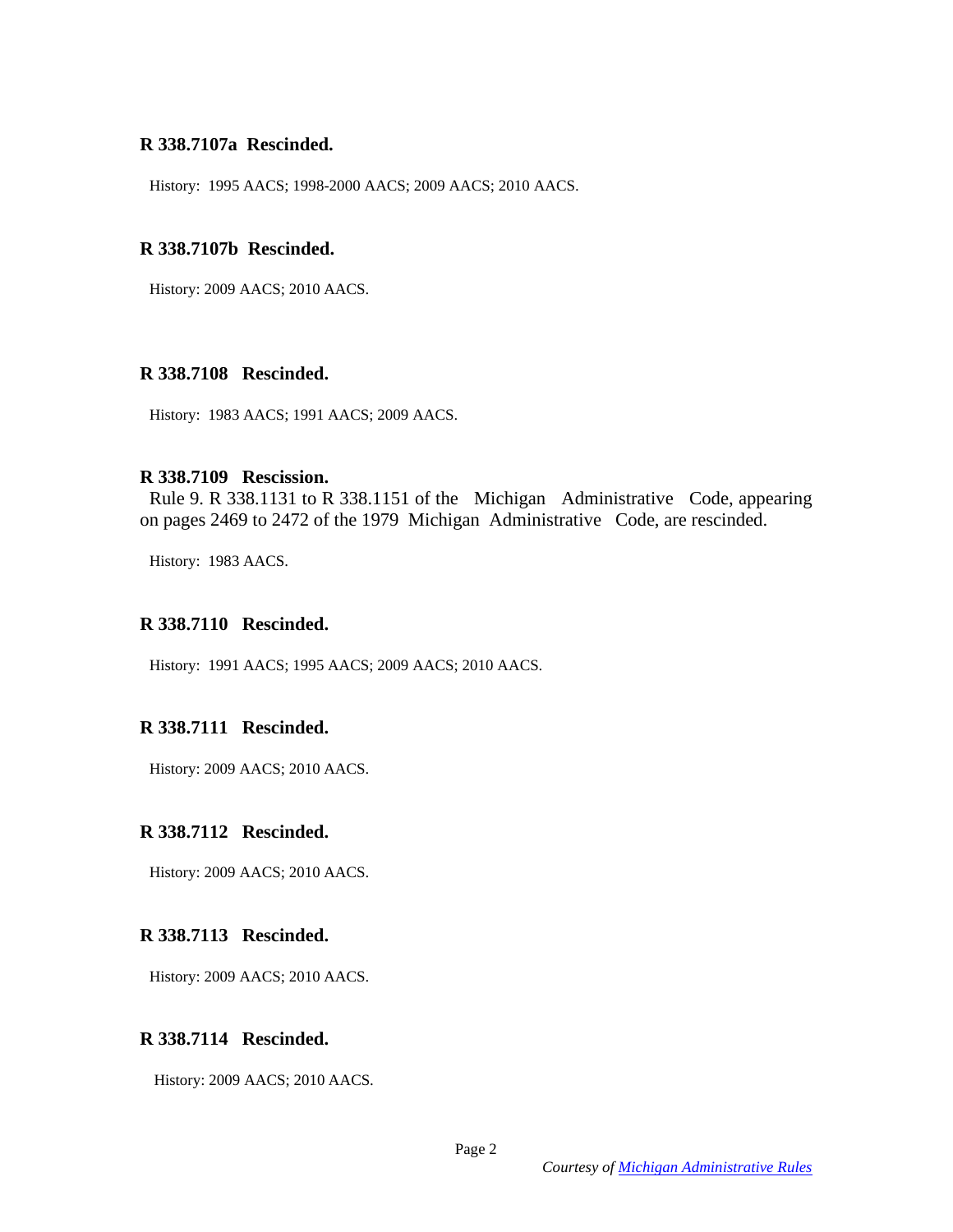## **PART 1. DEFINITIONS**

#### **R 338.7121 Definitions.**

Rule 21. (1) As used in these rules:

 (a) "Board" means the Michigan board of physical therapy created under section 17821 of the code, MCL 333.17821.

(b) "Code" means the public health code, 1978 PA 368, MCL 333.1101 to 333.25211.

(c) "Department" means the Michigan department of licensing and regulatory affairs.

 (d) "Patient or client of record" means a patient or client who is receiving physical therapy services from a licensed physical therapist or from a licensed physical therapist assistant under the direction and supervision of a physical therapist.

(2) A term defined in the code has the same meaning when used in these rules.

History: 2010 AACS; 2015 AACS; 2019 AACS; 2022 MR 4, Eff. Feb. 22, 2022.

#### **PART 2. GENERAL PROVISIONS**

#### **R 338.7122 Prescription.**

 Rule 22. (1) As used in these rules, a prescription is a written or electronic order for physical therapy. A prescription must include all the following information:

- (a) The name of the patient.
- (b) The patient's medical diagnosis.

 (c) The signature of either an individual who is licensed and authorized to prescribe physical therapy in Michigan or an individual who holds the equivalent license issued by another state, as provided in section 17820(1) of the code, MCL 333.17820.

(d) The date that the authorized licensee wrote the prescription.

 (2) A prescription is valid for 90 days from the date that the authorized licensee writes the prescription unless the termination date is otherwise specified by the authorized licensee on the prescription.

History: 2010 AACS; 2019 AACS; 2022 MR 4, Eff. Feb. 22, 2022.

### **R 338.7123 Rescinded.**

History: 2010 AACS; 2015 AACS.

### **R 338.7124 Rescinded.**

History: 2010 AACS; 2019 AACS.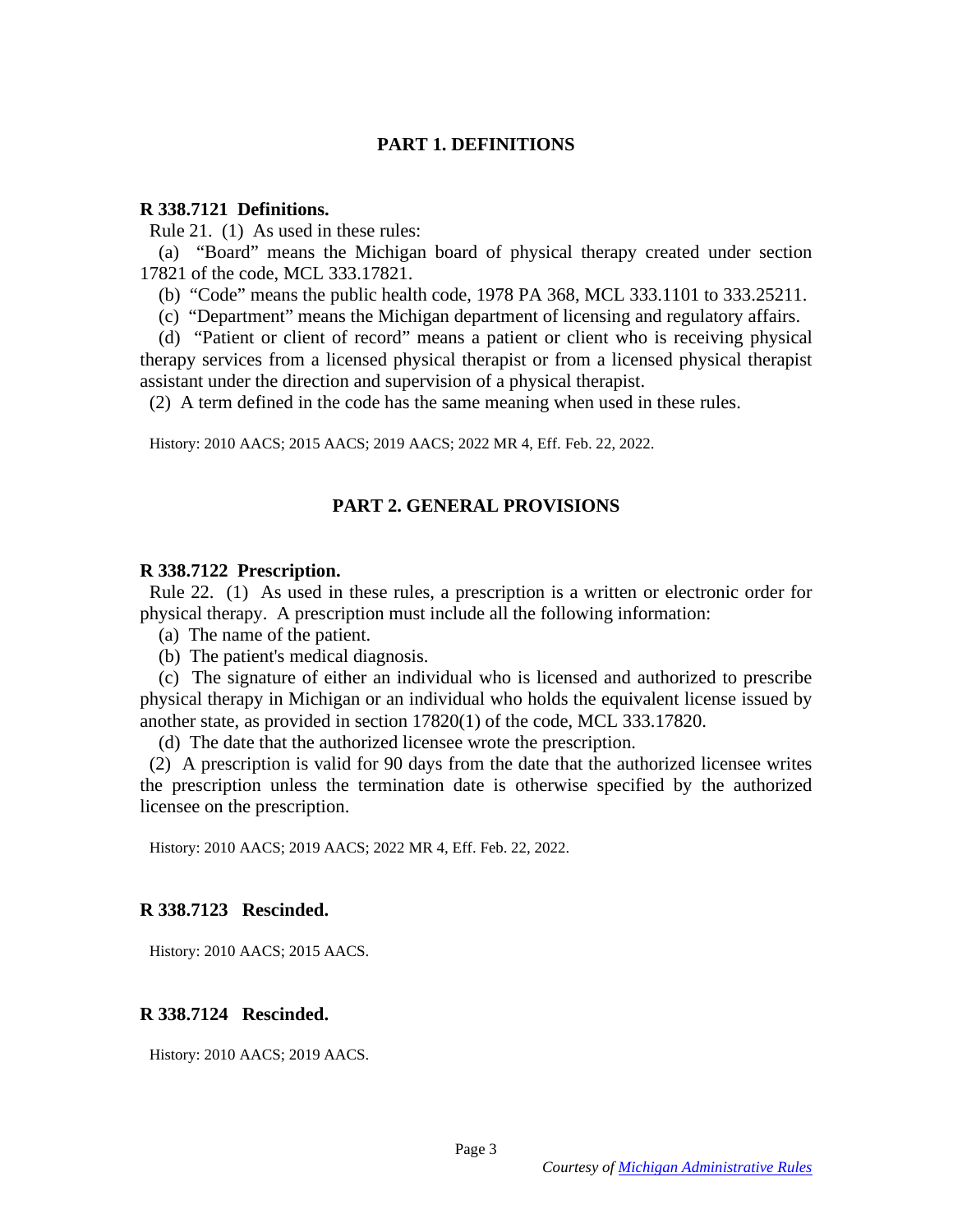## **R 338.7125 Rescinded.**

History: 2010 AACS; 2015 AACS.

# **R 338.7126 Training standards for identifying victims of human trafficking; requirements.**

 Rule 26. (1) Under section 16148 of the code, MCL 333.16148, an individual seeking licensure or who is licensed shall complete training in identifying victims of human trafficking that satisfies all the following standards:

(a) Training content must cover all the following:

(i) Understanding the types and venues of human trafficking in the United States.

(ii) Identifying victims of human trafficking in health care settings.

 (iii) Identifying the warning signs of human trafficking in health care settings for adults and minors.

(iv) Resources for reporting the suspected victims of human trafficking.

(b) Acceptable providers or methods of training include any of the following:

 (i) Training offered by a nationally recognized or state-recognized, health-related organization.

(ii) Training offered by, or in conjunction with, a state or federal agency.

 (iii) Training obtained in an educational program approved for initial licensure, or by a college or university.

 (iv) Reading an article related to the identification of victims of human trafficking that satisfies the requirements of subdivision (a) of this subrule and is published in a peer review journal, health care journal, or professional or scientific journal.

(c) Acceptable modalities of training include any of the following:

(i) Teleconference or webinar.

(ii) Online presentation.

(iii) Live presentation.

(iv) Printed or electronic media.

 (2) The department may select and audit a sample of individuals and request documentation of proof of completion of training. If audited by the department, an individual shall provide an acceptable proof of completion of training, including either of the following:

 (a) Proof of completion certificate issued by the training provider that includes the date, provider name, name of training, and individual's name.

 (b) A self-certification statement by an individual. The certification statement must include the individual's name and either of the following:

(i) For training completed under subrule  $(1)(b)(i)$  to (iii) of this rule, the date, training provider name, and name of training.

(ii) For training completed under subrule  $(1)(b)(iv)$  of this rule, the title of article, author, publication name of peer review journal, health care journal, or professional or scientific journal, and date, volume, and issue of publication, as applicable.

 (3) Under section 16148 of the code, MCL 333.16148, the requirements specified in subrule (1) of this rule apply for license renewals beginning with the 2017 renewal cycle and for initial licenses issued beginning January 6, 2022.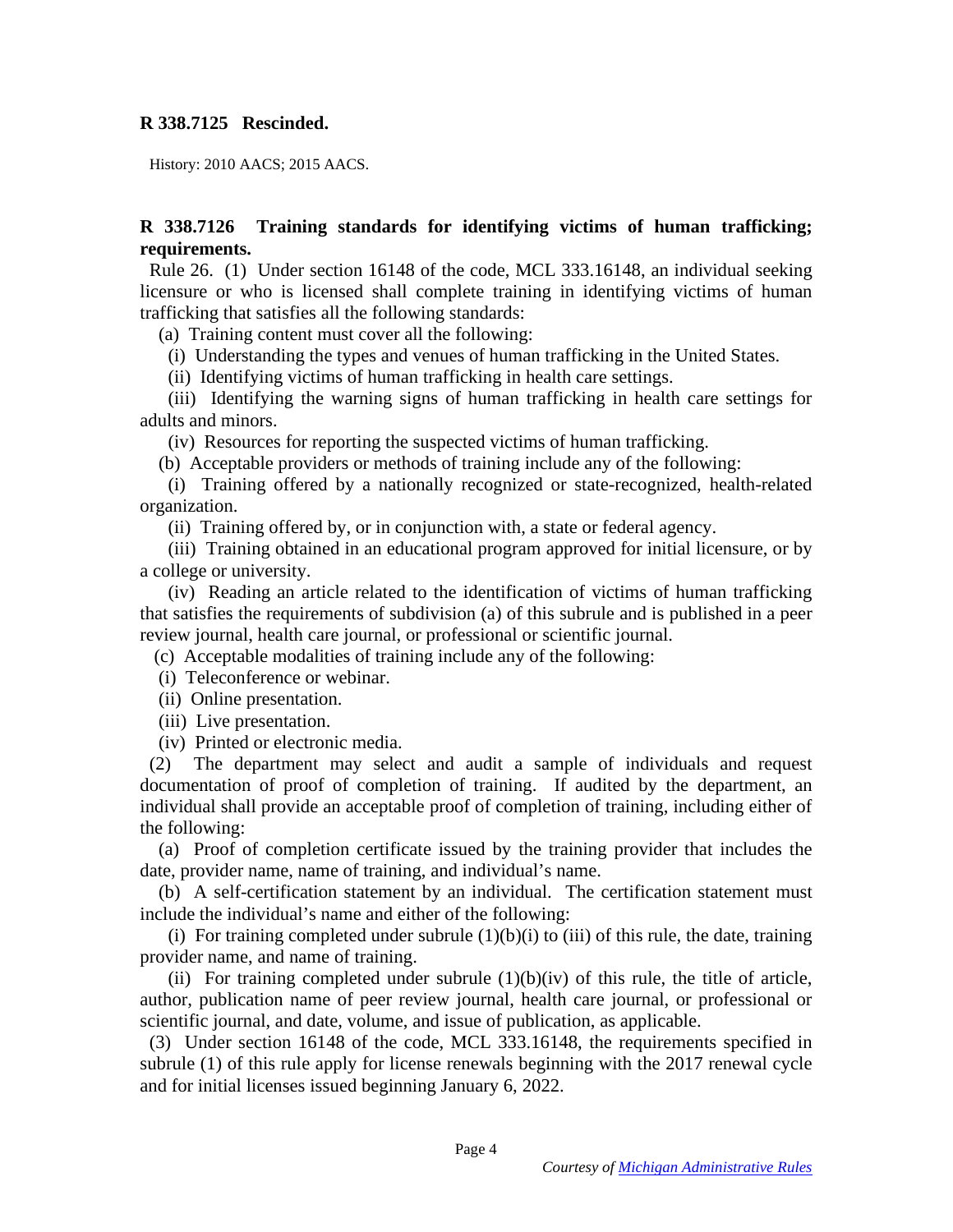History: 2017 AACS; 2019 AACS; 2022 MR 4, Eff. Feb. 22, 2022.

### **R 338.7127 Telehealth.**

 Rule 27. (1) A licensee shall obtain consent for treatment before providing a telehealth service under section 16284 of the code, MCL 333.16284.

 (2) A licensee shall keep proof of consent for telehealth treatment in the patient's up-todate medical record and follow section 16213 of the code, MCL 333.16213.

(3) A licensee providing any telehealth service shall do both of the following:

(a) Act within the scope of the licensee's practice.

 (b) Exercise the same standard of care applicable to a traditional, in-person health care service.

History: 2022 MR 4, Eff. Feb. 22, 2022.

# **PART 3. PHYSICAL THERAPISTS**

# **R 338.7131 Program accreditation standards; physical therapist; adoption of standards by reference.**

 Rule 31. (1) The standards and evaluative criteria for accreditation of physical therapist educational programs set forth by the Commission on Accreditation in Physical Therapy Education (CAPTE) in the document entitled "PT Standards and Required Elements" effective January 1, 2016 are adopted by reference in these rules. Copies of the evaluative criteria are available, at no cost, from CAPTE, 1111 North Fairfax St., Alexandria, Virginia 22314-1488, and on CAPTE's website at https://www.capteonline.org. Copies of the evaluative criteria also are available for inspection and distribution at a cost of 10 cents per page from the Board of Physical Therapy, Bureau of Professional Licensing, Department of Licensing and Regulatory Affairs, 611 West Ottawa, P.O. Box 30670, Lansing, Michigan 48909.

 (2) Any educational program for physical therapists accredited by CAPTE satisfies the qualifications for an approved physical therapist educational program.

History: 2010 AACS; 2015 AACS; 2019 AACS; 2022 MR 4, Eff. Feb. 22, 2022.

### **R 338.7132 Licensure by examination; physical therapist; requirements.**

 Rule 32. An applicant for a physical therapist license by examination shall provide the required fee and a completed application on a form provided by the department. In addition to satisfying the requirements of the code and these rules, an applicant shall satisfy all the following requirements:

 (a) Graduate from an accredited physical therapist educational program that satisfies the standards under R 338.7131.

 (b) Pass the National Physical Therapy Examination (NPTE) for physical therapists required under R 338.7133(1).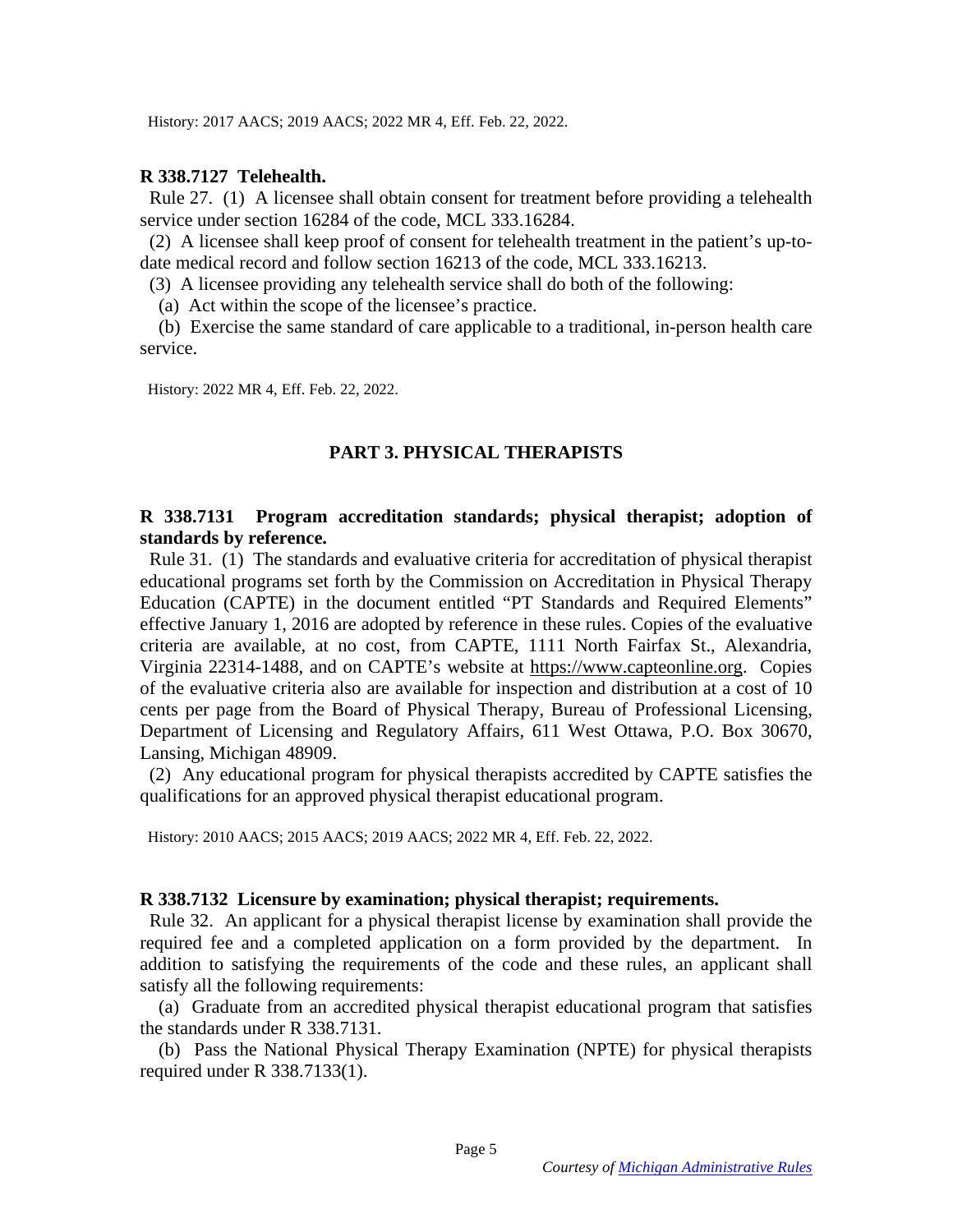(c) Achieve a converted score of not less than 75 on the Michigan Physical Therapist Jurisprudence Exam required under R 338.7133(2).

History: 2010 AACS; 2015 AACS; 2019 AACS; 2022 MR 4, Eff. Feb. 22, 2022.

#### **R 338.7133 Examinations; physical therapist; adoption and approval.**

 Rule 33. (1) The board approves and adopts the NPTE for physical therapists developed, administered, and scored by the Federation of State Boards of Physical Therapy (FSBPT). The board adopts the passing score recommended by FSBPT.

 (2) The board approves the Michigan Physical Therapist Jurisprudence Exam on laws and rules related to the practice of physical therapy in Michigan, which is administered by a third party approved by the department.

History: 2010 AACS; 2019 AACS; 2022 MR 4, Eff. Feb. 22, 2022.

### **R 338.7134 Physical therapist examination; eligibility.**

 Rule 34. (1) To be eligible for the NPTE for physical therapists, an applicant shall satisfy 1 of the following requirements:

 (a) Graduate from an accredited physical therapist educational program that satisfies the standards under R 338.7131.

(b) Satisfy the requirements under R 338.7135.

 (c) Verify current enrollment in the final semester, term, or quarter of an approved physical therapist educational program and expected date of graduation.

 (2) An applicant who fails to achieve passing scores on the examinations required under R 338.7133 may retake the Michigan Physical Therapist Jurisprudence Exam without limitation and the NPTE for physical therapists consistent with the FSBPT testing standards. An applicant requesting an appeal of the 6-time lifetime limit policy or the 2 very low scores policy shall complete the following requirements before the board will consider the request. The department shall reject a request to the board if the applicant does not provide all the following information in writing:

 (a) A completed NPTE Appeal form, which includes the information under subdivisions (b) to (j) of this subrule.

(b) The candidate's name.

 (c) Whether the request relates to the physical therapy or physical therapy assistant examination level.

 (d) Whether the 6-time lifetime limit policy or the 2 very low scores policy is being appealed.

(e) The state where the applicant is seeking licensure.

 (f) The reason for the appeal, including why the applicant believes the 6-time lifetime limit policy or the 2 very low scores policy should not apply to the applicant.

 (g) A list of all physical therapist or physical therapist assistant examination level examinations taken by the applicant, including the date of the examinations, province or state where taken, and the scores on the examinations.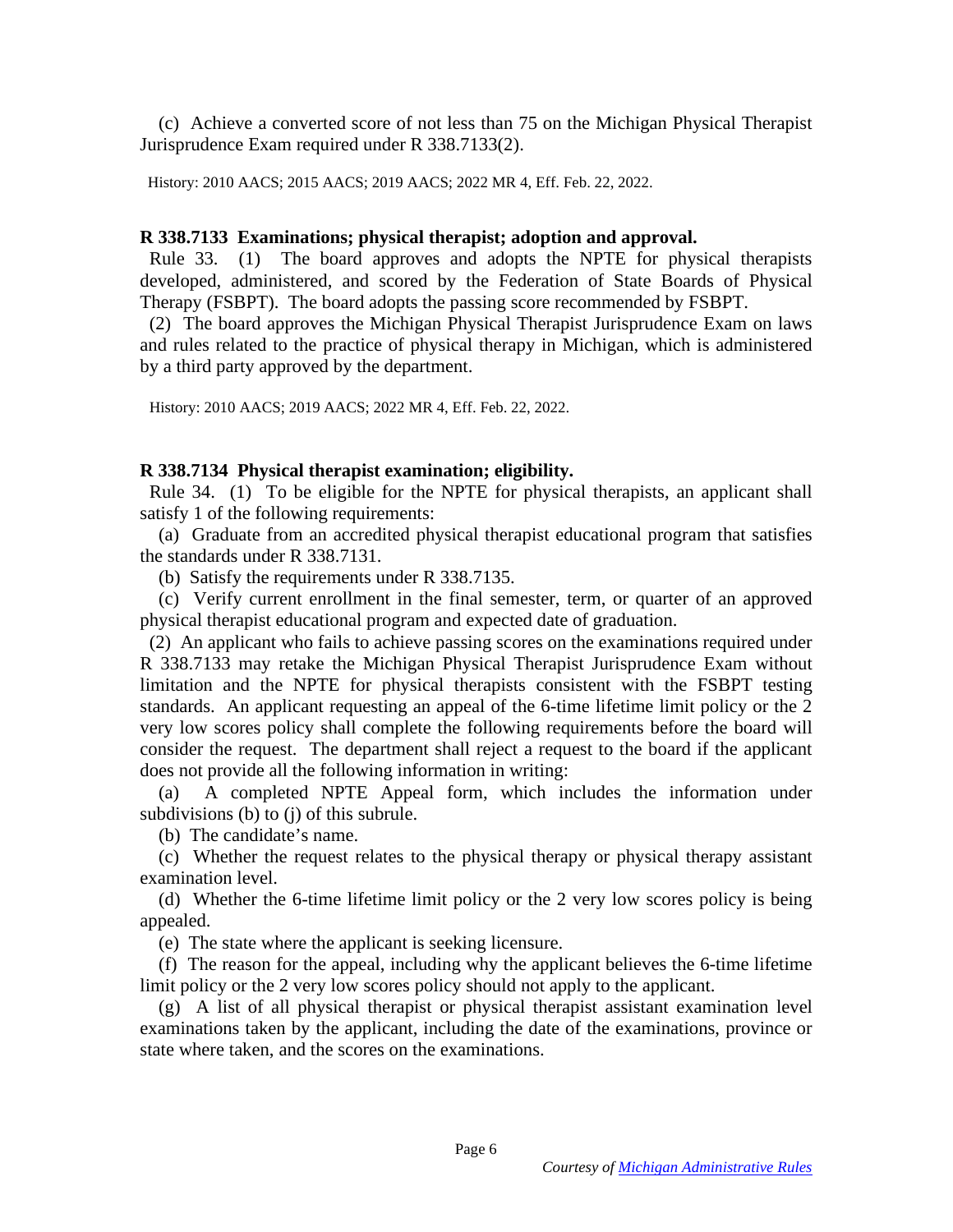(h) A list of any disciplinary action taken against the applicant by the FSBPT or by a province of Canada or another state, including the date, the province or state, and an explanation of the circumstances surrounding the discipline.

- (i) The applicant's signature.
- (j) The date the applicant completed the form.

History: 2010 AACS; 2015 AACS; 2019 AACS; 2022 MR 4, Eff. Feb. 22, 2022.

# **R 338.7135 Graduate of non-accredited postsecondary institution; physical therapist; examination; eligibility.**

 Rule 35. To be eligible for the NPTE for physical therapists, an applicant who graduated from a non-accredited physical therapist educational program shall verify completion of a physical therapist educational program that is substantially equivalent to a physical therapist program that is accredited by CAPTE, as provided under R 338.7131. Proof of having completed a substantially equivalent physical therapist educational program must include an evaluation of the applicant's non-accredited education through an evaluation that uses the current FSBPT Coursework Tool for Foreign Educated Physical Therapists.

History: 2010 AACS; 2015 AACS; 2019 AACS; 2022 MR 4, Eff. Feb. 22, 2022.

### **R 338.7136 Licensure by endorsement of physical therapist; requirements.**

 Rule 36. (1) An applicant for a physical therapist license by endorsement who satisfies the requirements of the code and this rule satisfies the requirements of section 16186 of the code, MCL 333.16186. The department shall issue a physical therapist license to an applicant who satisfies all the following requirements:

 (a) Provides the required fee and a completed application on a form provided by the department.

 (b) Holds a current physical therapist license in another state or in a province of Canada.

 (c) Completed the educational requirements for a physical therapist license in another state or province of Canada to obtain licensure as a physical therapist in a province of Canada or another state.

 (d) Received a passing score on either of the following examinations for a physical therapist license in another state or province of Canada to obtain licensure as a physical therapist in a province of Canada or another state:

(i) The NPTE for physical therapists required under R 338.7133(1).

(ii) The Physiotherapy Competency Examination (PCE).

 (e) Passed the Michigan Physical Therapist Jurisprudence Exam required under R 338.7133(2).

 (2) An applicant who is or has been licensed, registered, or certified in a health profession or specialty by any other state, the United States military, the federal government, or another country shall disclose that fact on the application form. The applicant shall satisfy the requirements of section 16174(2) of the code, MCL 333.16174, which includes verification from the issuing entity showing that disciplinary proceedings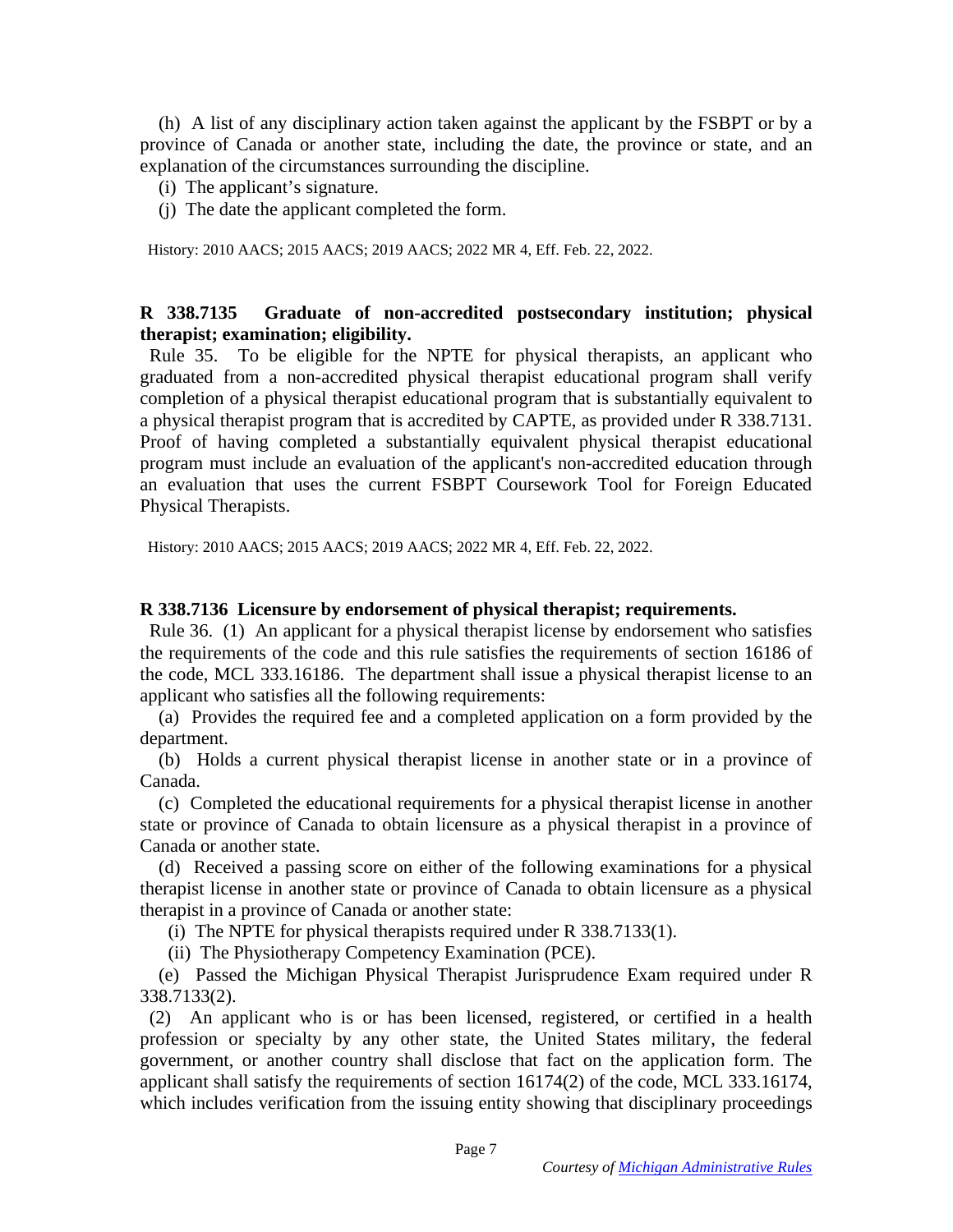are not pending against the applicant and sanctions are not in force at the time of application. If licensure is granted and it is determined that sanctions have been imposed, the disciplinary subcommittee may impose appropriate sanctions under section 16174(5) of the code, MCL 333.16174.

History: 2010 AACS; 2015 AACS; 2019 AACS; 2022 MR 4, Eff. Feb. 22, 2022.

# **R 338.7137 Requirements for relicensure; physical therapist.**

 Rule 37. (1) An applicant may be relicensed within 3 years after the expiration date of the license under section 16201(3) of the code, MCL 333.16201, if the applicant satisfies all the following requirements:

 (a) Provides the required fee and a completed application on a form provided by the department.

 (b) Establishes good moral character as defined under section 1 of 1974 PA 381, MCL 338.41.

 (c) Passes the Michigan Physical Therapist Jurisprudence Exam required under R 338.7133(2).

(d) Complies with either of the following:

 (i) Provides proof to the department of accumulating not less than 24 professional development requirement (PDR) credits consistent with R 338.7161 to R 338.7165 during the 2 years immediately preceding the date of the application for relicensure. However, if the PDR credit hours provided with the application are deficient, the applicant shall have 2 years from the date of the application to complete the deficient credits.

 (ii) Establishes employment as a physical therapist in another jurisdiction recognized by FSBPT for a minimum of 500 hours during the 2-year period immediately preceding the date of application for relicensure.

 (2) An applicant may be relicensed more than 3 years after the expiration date of the license under section 16201(4) of the code, MCL 333.16201, if the applicant satisfies all the following requirements:

 (a) Provides the required fee and a completed application on a form provided by the department.

 (b) Establishes good moral character as defined under section 1 of 1974 PA 381, MCL 338.41.

 (c) Provides fingerprints as required under section 16174(3) of the code, MCL 333.16174.

 (d) Passes the Michigan Physical Therapist Jurisprudence Exam required under R 338.7133(2).

(e) Complies with either of the following:

 (i) Establishes employment as a physical therapist in another jurisdiction recognized by FSBPT for a minimum of 500 hours during the 2-year period immediately preceding the date of application for relicensure.

(ii) Passes the NPTE for physical therapists required under R 338.7133(1).

 (3) An applicant who is or has been licensed, registered, or certified in a health profession or specialty by any other state, the United States military, the federal government, or another country shall disclose that fact on the application form. The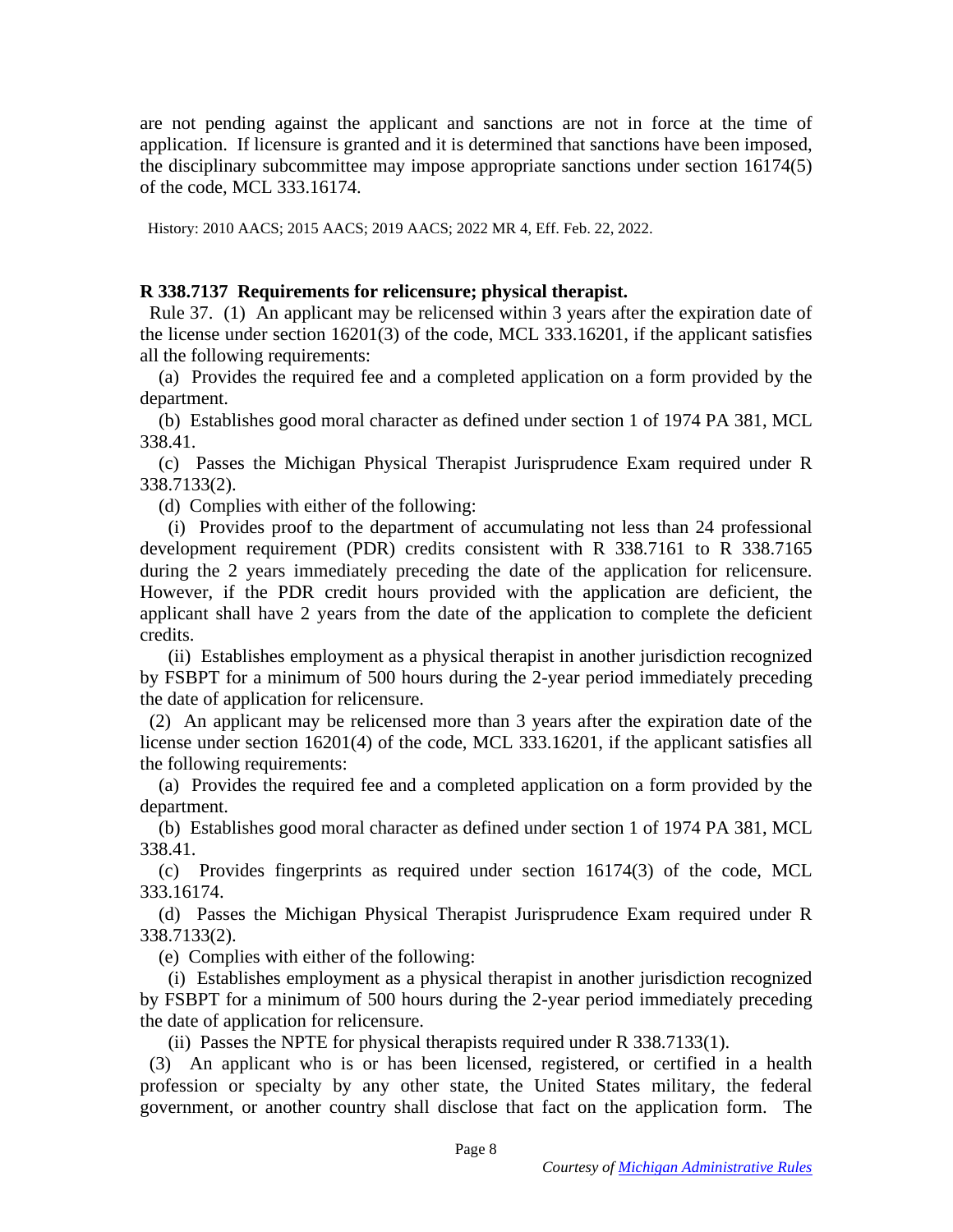applicant shall satisfy the requirements of section 16174(2) of the code, MCL 333.16174, which includes verification from the issuing entity showing that disciplinary proceedings are not pending against the applicant and sanctions are not in force at the time of application. If licensure is granted and it is determined that sanctions have been imposed, the disciplinary subcommittee may impose appropriate sanctions under section 16174(5) of the code, MCL 333.16174.

History: 2010 AACS; 2015 AACS; 2019 AACS; 2022 MR 4, Eff. Feb. 22, 2022.

## **R 338.7138 Delegation of acts, tasks, or functions to a physical therapist assistant; supervision of physical therapist assistant; requirements.**

 Rule 38. (1) A physical therapist who delegates the performance of selected acts, tasks, or functions to a physical therapist assistant as permitted under section 16215 of the code, MCL 333.16215, shall supervise the physical therapist assistant consistent with section 16109(2) of the code, MCL 333.16109, and satisfy the requirements of this rule.

 (2) A physical therapist who delegates acts, tasks, or functions under this rule shall also satisfy all the following:

 (a) Ensure the qualifications of the physical therapist assistant under the physical therapist's supervision, including verification of the physical therapist assistant's training, education, and licensure.

 (b) Examine and evaluate the patient or client before delegating acts, tasks, or functions performed by a physical therapist assistant.

 (c) Provide predetermined procedures and protocols for delegated acts, tasks, or functions.

 (d) Maintain a record of the names of the physical therapist assistants to whom acts, tasks, or functions are delegated.

 (e) Monitor a physical therapist assistant's practice and provision of assigned physical therapy acts, tasks, or functions.

 (f) Meet regularly with the physical therapist assistant to whom acts, tasks, or functions have been delegated to evaluate the assistant's performance, review records, and educate the physical therapist assistant on the acts, tasks, or functions that have been delegated.

 (3) A physical therapist shall not supervise more than 4 physical therapist assistants at the same time.

History: 2010 AACS; 2019 AACS; 2022 MR 4, Eff. Feb. 22, 2022.

**R 338.7139 Delegation of acts, tasks, or functions to a licensed or unlicensed individual; direct supervision of a licensed or unlicensed individual; requirements.** 

 Rule 39. (1) Under section 16215(6) of the code, MCL 333.16215, the requirements of this rule do not apply to a physical therapist who delegates to a physical therapist assistant if the physical therapist satisfies the requirements for delegation to a physical therapist assistant under R 338.7138.

 (2) Except as provided under subrule (1) of this rule, a physical therapist who delegates the performance of selected acts, tasks, or functions to a licensed or unlicensed individual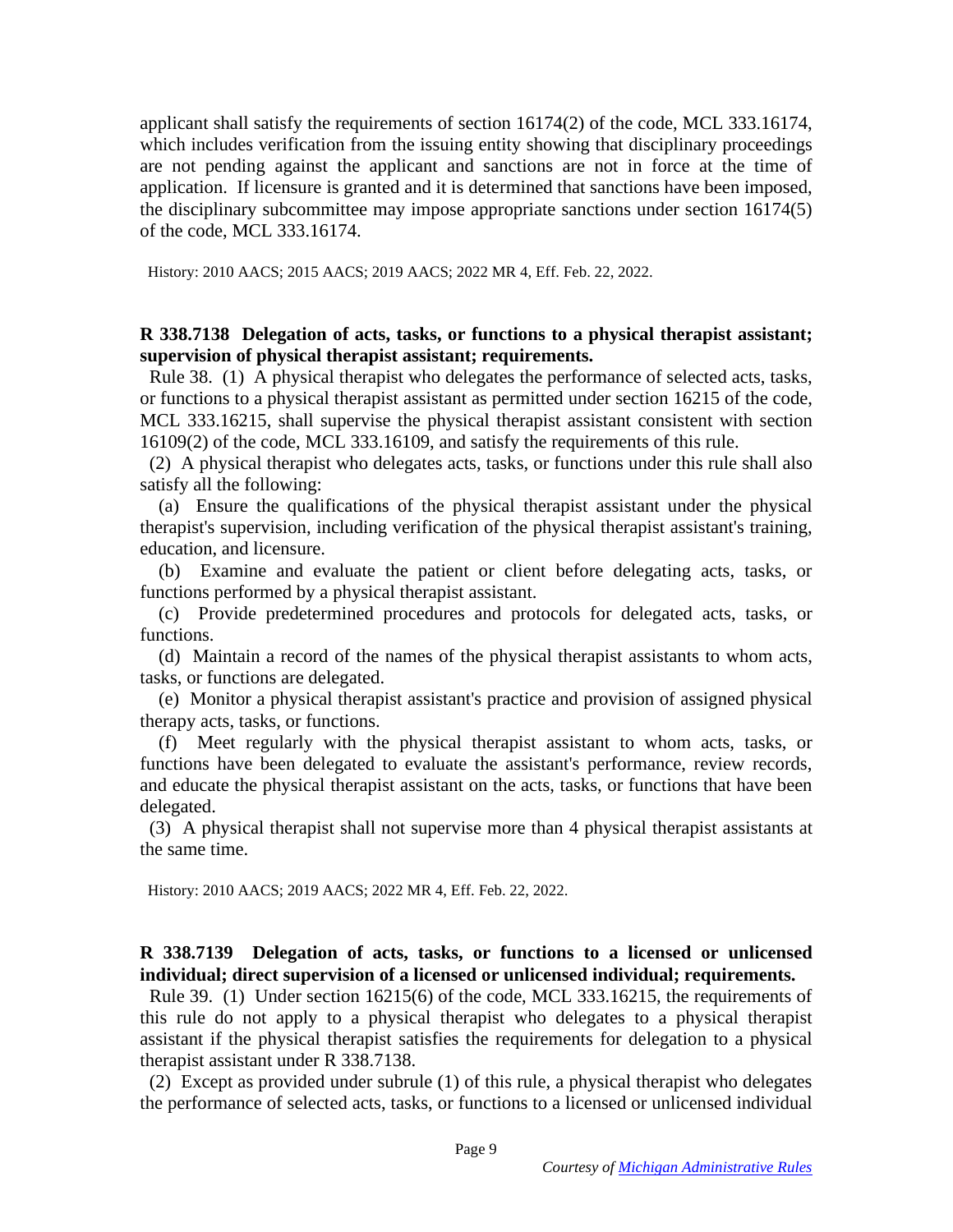under section 16215 of the code, MCL 333.16215, shall supervise the individual under section 16109(2) of the code, MCL 333.16109, in addition to providing direct supervision of the individual. As used in this rule, "direct supervision" means that the physical therapist is physically present and immediately available for direction and supervision when patients or clients are present at the time the act, task, or function is performed, and that the physical therapist has direct contact with the patient or client during each visit.

 (3) A physical therapist who delegates acts, tasks, or functions under subrule (2) of this rule shall also satisfy all the following:

 (a) Ensure the qualifications of the individual under the physical therapist's direct supervision, including verification of the individual's training and education.

 (b) Examine and evaluate the patient or client before delegating acts, tasks, or functions performed by the individual.

(c) Directly supervise the individual to whom acts, tasks, or functions are delegated.

 (d) Provide predetermined procedures and protocols for acts, tasks, or functions delegated.

 (e) Maintain a record of the names of the individuals to whom acts, tasks, or functions are delegated.

(f) Monitor the individual's practice and provision of assigned acts, tasks, or functions.

 (g) Meet regularly and in person with the individual to whom acts, tasks, or functions have been delegated to evaluate the individual's performance, review records, and educate the individual on the acts, tasks, or functions that have been delegated.

 (4) A physical therapist shall not supervise more than 3 individuals under this rule at the same time.

 (5) Under section 16171 of the code, MCL 333.16171, the requirements of subrule (3)(b) of this rule do not apply to a student enrolled in an accredited physical therapist or physical therapist assistant educational program approved by the board.

History: 2010 AACS; 2015 AACS; 2019 AACS; 2022 MR 4, Eff. Feb. 22, 2022.

# **PART 4. PHYSICAL THERAPIST ASSISTANTS**

# **R 338.7141 Program accreditation standards; physical therapist assistant; adoption of standards by reference.**

 Rule 41. (1) The standards and evaluative criteria for accreditation of physical therapist assistant educational programs set forth by CAPTE in the document entitled "PTA Standards and Required Elements" effective January 1, 2016 are adopted by reference in these rules. Copies of the evaluative criteria are available at no cost from CAPTE, 1111 North Fairfax St., Alexandria, Virginia 22314-1488 and on CAPTE's website at https://www.capteonline.org. Copies of the evaluative criteria also are available for inspection and distribution at a cost of 10 cents per page from the Board of Physical Therapy, Bureau of Professional Licensing, Department of Licensing and Regulatory Affairs, 611 West Ottawa, P.O. Box 30670, Lansing, Michigan 48909.

 (2) Any educational program for physical therapist assistants accredited by CAPTE satisfies the qualifications for an approved physical therapist assistant educational program.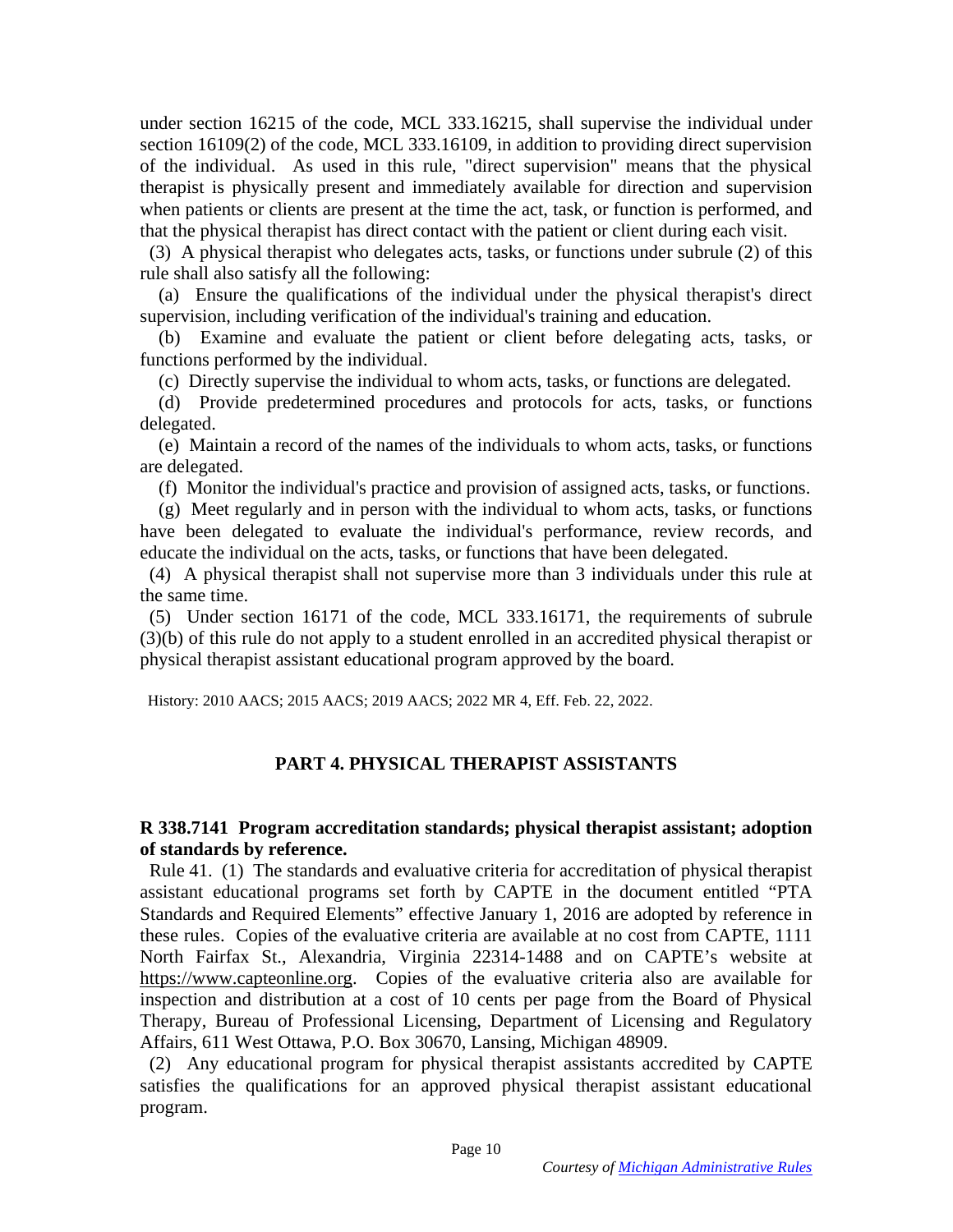History: 2010 AACS; 2015 AACS; 2019 AACS; 2022 MR 4, Eff. Feb. 22, 2022.

#### **R 338.7142 Licensure by examination; physical therapist assistant; requirements.**

 Rule 42. (1) An applicant for a physical therapist assistant license by examination shall provide the required fee and a completed application on a form provided by the department. In addition to satisfying the requirements of the code and these rules, an applicant shall satisfy all the following requirements:

 (a) Graduate from an accredited physical therapist assistant educational program that satisfies the standards under R 338.7141.

(b) Pass the NPTE for physical therapist assistants required under R 338.7145(1).

 (c) Achieve a converted score of not less than 75 on the Michigan Physical Therapist Assistant Jurisprudence Exam required under R 338.7145(2).

 (2) An applicant who graduated on or before January 1, 2008, from an accredited educational program that satisfies the standards under R 338.7141 is presumed to satisfy the requirements of this rule.

History: 2010 AACS; 2015 AACS; 2019 AACS; 2022 MR 4, Eff. Feb. 22, 2022.

### **R 338.7143 Rescinded.**

History: 2010 AACS; 2015 AACS.

## **R 338.7144 Rescinded.**

History: 2010 AACS; 2015 AACS.

## **R 338.7145 Examinations; physical therapist assistant; adoption and approval; passing score.**

 Rule 45. (1) The board approves and adopts the NPTE for physical therapist assistants developed, administered, and scored by FSBPT. The board adopts the passing score recommended by FSBPT.

 (2) The board approves the Michigan Physical Therapist Assistant Jurisprudence Exam on laws and rules related to the practice of physical therapy in Michigan, which is administered by a third party approved by the department.

History: 2010 AACS; 2019 AACS; 2022 MR 4, Eff. Feb. 22, 2022.

#### **R 338.7146 Physical therapist assistant examination; eligibility.**

 Rule 46. (1) To be eligible for the NPTE for physical therapist assistants, an applicant shall satisfy 1 of the following requirements: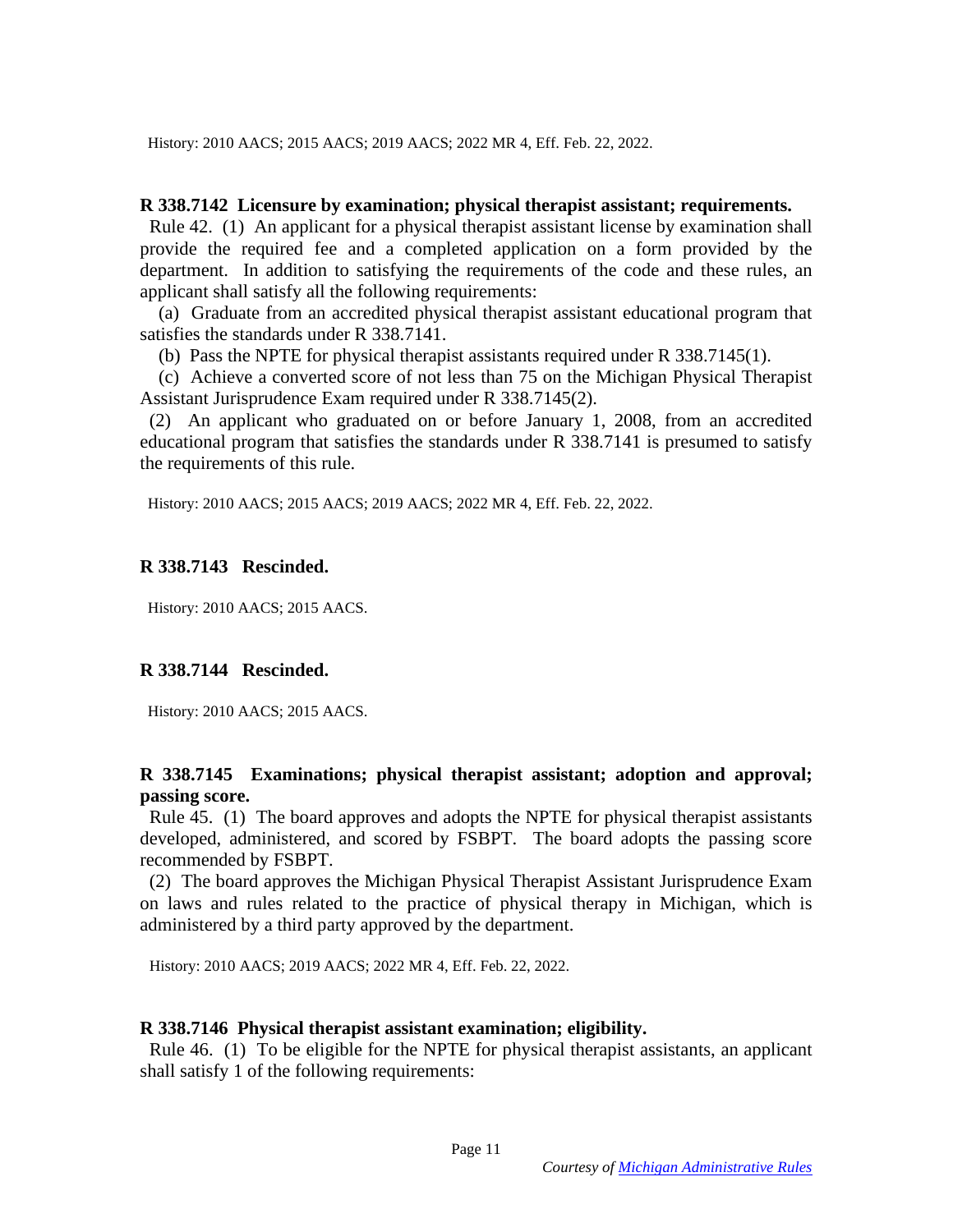(a) Graduate from an accredited physical therapist assistant educational program that satisfies the standards under R 338.7141.

(b) Satisfy the requirements under R 338.7147.

 (c) Verify current enrollment in the final semester, term, or quarter of an approved physical therapist assistant educational program and expected date of graduation.

 (2) An applicant who fails to achieve passing scores on the examinations required under R 338.7145(1) and (2) may retake the Michigan Physical Therapist Assistant Jurisprudence Exam without limitation and the NPTE for physical therapist assistants consistent with the FSBPT testing standards. An applicant requesting an appeal of the 6 time lifetime limit policy or the 2 very low scores policy shall complete the following requirements before the board will consider the request. The department shall reject a request to the board if the applicant does not provide all the following information in writing:

 (a) A completed NPTE Appeal form, which includes the information under subdivisions (b) through (j) of this subrule.

(b) The candidate's name.

 (c) Whether the request relates to the physical therapy or physical therapy assistant examination level.

 (d) Whether the 6-time lifetime limit policy or the 2 very low scores policy is being appealed.

(e) The state where the applicant is seeking licensure.

 (f) The reason for the appeal, including why the applicant believes the 6-time lifetime limit policy or the 2 very low scores policy should not apply to the applicant.

 (g) A list of all physical therapist or physical therapist assistant examination level examinations taken by the applicant, including the date of the examinations, province or state where taken, and the scores on the examinations.

 (h) A list of any disciplinary action taken against the applicant by the FSBPT or by a province of Canada or another state, including the date, the province or state, and an explanation of the circumstances surrounding the discipline.

(i) The applicant's signature.

(j) The date the applicant completed the form.

History: 2010 AACS; 2015 AACS; 2019 AACS; 2022 MR 4, Eff. Feb. 22, 2022.

# **R 338.7147 Graduate of non-accredited postsecondary institution; physical therapist assistant; examination; eligibility.**

 Rule 47. To ensure eligibility for examination, an applicant who graduated from a United States military or non-accredited physical therapist assistant educational program shall provide the required fee and a completed application on a form provided by the department. To be eligible for examination, an applicant shall verify completion of a physical therapist or physical therapist assistant educational program that is substantially equivalent to a physical therapist assistant program that is accredited by CAPTE, as provided under R 338.7141. Proof of having completed a substantially equivalent physical therapist assistant educational program must include an evaluation of the applicant's non-accredited education through an evaluation that uses the current FSBPT Coursework Tool for Foreign Educated Physical Therapist Assistants.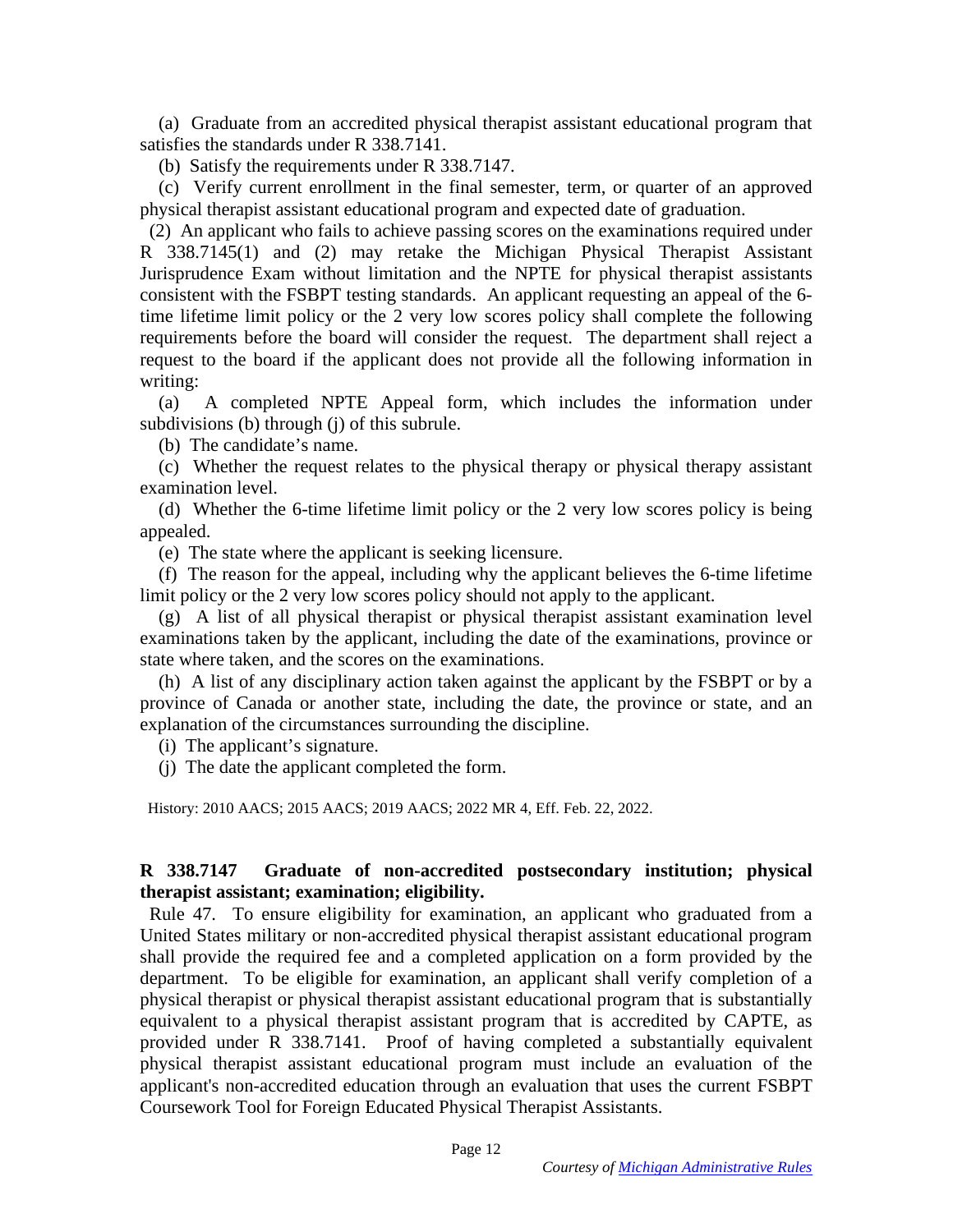History: 2010 AACS; 2015 AACS; 2019 AACS; 2022 MR 4, Eff. Feb. 22, 2022.

#### **R 338.7148 Licensure by endorsement of physical therapist assistant; requirements.**

 Rule 48. (1) An applicant for a physical therapist assistant license by endorsement who satisfies the requirements of the code and this rule satisfies the requirements of section 16186 of the code, MCL 333.16186. The department shall issue a physical therapist assistant license to an applicant who satisfies all the following requirements:

 (a) Provides the required fee and a completed application on a form provided by the department.

 (b) Holds a current physical therapist assistant license in another state or in a province of Canada.

 (c) Completed the educational requirements for a physical therapist assistant license in another state or province of Canada to obtain licensure as a physical therapist assistant in a province of Canada or another state.

 (d) Received a passing score on the NPTE for physical therapist assistants required under R 338.7145(1) for a physical therapist assistant license in another state or province of Canada to obtain licensure as a physical therapist assistant in a province of Canada or another state.

 (e) Passed the Michigan Physical Therapist Assistant Jurisprudence Exam required under R 338.7145(2).

 (2) An applicant who is or has been licensed, registered, or certified in a health profession or specialty by any other state, the United States military, the federal government, or another country shall disclose that fact on the application form. The applicant shall satisfy the requirements of section 16174(2) of the code, MCL 333.16174, which includes verification from the issuing entity showing that disciplinary proceedings are not pending against the applicant and sanctions are not in force at the time of application. If licensure is granted and it is determined that sanctions have been imposed, the disciplinary subcommittee may impose appropriate sanctions under section 16174(5) of the code, MCL 333.16174.

History: 2010 AACS; 2015 AACS; 2019 AACS; 2022 MR 4, Eff. Feb. 22, 2022.

### **R 338.7149 Requirements for relicensure; physical therapist assistant.**

 Rule 49. (1) An applicant may be relicensed within 3 years after the expiration date of the license under section 16201(3) of the code, MCL 333.16201, if the applicant satisfies all the following requirements:

 (a) Provides the required fee and a completed application on a form provided by the department.

 (b) Establishes good moral character as defined under section 1 of 1974 PA 381, MCL 338.41.

 (c) Passes the Michigan Physical Therapist Assistant Jurisprudence Exam required under R 338.7145(2).

(d) Complies with either of the following: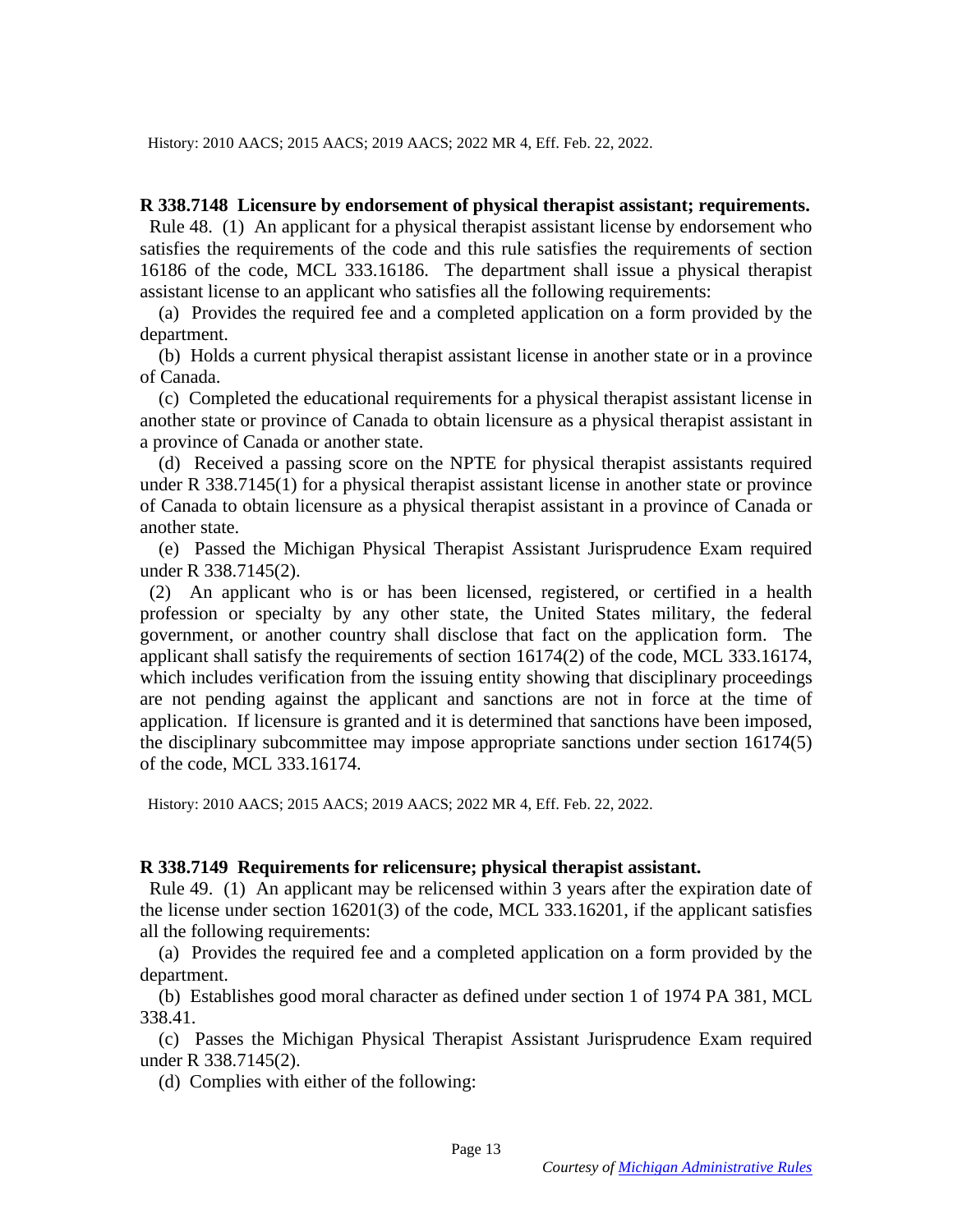(i) Provides proof to the department of accumulating not less than 24 PDR credits consistent with R 338.7161 to R 338.7165 during the 2 years immediately preceding the date of the application for relicensure. However, if the PDR credits provided with the application are deficient, the applicant shall have 2 years from the date of the application to complete the deficient credits.

 (ii) Establishes employment as a physical therapist assistant in another jurisdiction recognized by FSBPT for a minimum of 500 hours during the 2-year period immediately preceding the date of application for relicensure.

 (2) An applicant may be relicensed more than 3 years after the expiration date of the license under section 16201(4) of the code, MCL 333.16201, if the applicant satisfies all the following requirements:

 (a) Provides the required fee and a completed application on a form provided by the department.

 (b) Establishes good moral character as defined under section 1 of 1974 PA 381, MCL 338.41.

 (c) Provides fingerprints as required under section 16174(3) of the code, MCL 333.16174.

 (d) Passes the Michigan Physical Therapist Assistant Jurisprudence Exam required under R 338.7145(2).

(e) Complies with either of the following:

 (i) Establishes employment as a physical therapist assistant in another jurisdiction recognized by FSBPT for a minimum of 500 hours during the 2-year period immediately preceding the date of application for relicensure.

(ii) Passes the NPTE for physical therapist assistants under R 338.7145(1).

 (3) An applicant who is or has been licensed, registered, or certified in a health profession or specialty by any other state, the United States military, the federal government, or another country shall disclose that fact on the application form. The applicant shall satisfy the requirements of section 16174(2) of the code, MCL 333.16174, which includes verification from the issuing entity showing that disciplinary proceedings are not pending against the applicant and sanctions are not in force at the time of application. If licensure is granted and it is determined that sanctions have been imposed, the disciplinary subcommittee may impose appropriate sanctions under section 16174(5) of the code, MCL 333.16174.

History: 2010 AACS; 2015 AACS; 2019 AACS; 2022 MR 4, Eff. Feb. 22, 2022.

#### **R 338.7150 Rescinded.**

History: 2010 AACS; 2015 AACS.

### **PART 5. PROFESSIONAL DEVELOPMENT REQUIREMENTS**

### **R 338.7161 License renewals; requirements; applicability.**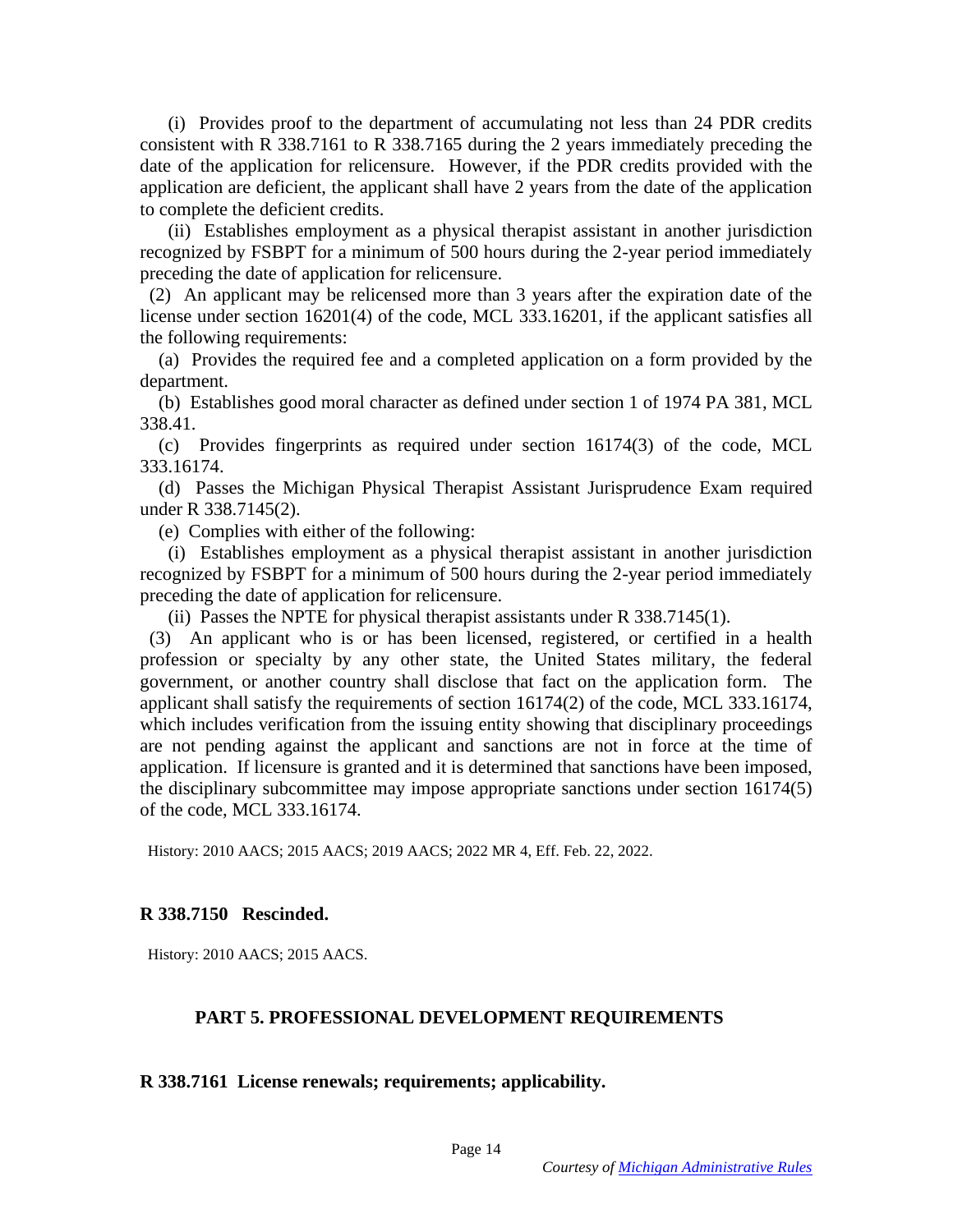Rule 61. (1) This part applies to applications for renewal of a physical therapist or physical therapist assistant license under sections 16201 and 17823 of the code, MCL 333.16201 and 333.17823.

 (2) An applicant for license renewal who has been licensed for the 2-year period immediately preceding the expiration date of the license shall accumulate not less than 24 PDR credits in activities approved by the board under these rules during the 2 years immediately preceding the expiration date of the license.

 (3) Submission of an application for renewal constitutes the applicant's certification of compliance with the requirements of this rule. A licensee shall keep documentation of satisfying the requirements of this rule for 4 years from the date of applying for license renewal. Failure to satisfy this rule is a violation of section 16221(h) of the code, MCL 333.16221.

 (4) The requirements of this rule do not apply to a licensee during the initial licensure cycle.

 (5) The PDR requirements in these rules satisfy the professional development requirements under section 17823 of the code, MCL 333.17823.

History: 2015 AACS; 2019 AACS; 2022 MR 4, Eff. Feb. 22, 2022.

# **R 338.7163 Acceptable professional development requirement activities; requirements; limitations.**

 Rule 63. (1) The 24 PDR credits required under R 338.7161(2) for the renewal of a license must satisfy the following requirements, as applicable:

 (a) No more than 12 PDR credits are allowed for approved online continuing education programs or activities completed in one 24-hour period.

 (b) A licensee shall not earn PDR credit for a continuing education program or activity that is identical or substantially identical to a program or activity for which the licensee has already earned credit during that renewal period.

 (c) Under section 16204(2) of the code, MCL 333.16204, a licensee shall earn at least 1 PDR credit in the area of pain and symptom management by completing a continuing education program or activity. Credits in pain and symptom management may include, but are not limited to, courses in behavior management, psychology of pain, pharmacology, behavior modification, stress management, clinical applications, and drug interventions as they relate to the practice of physical therapy.

 (2) The board adopts by reference the procedures and criteria for recognizing accrediting organizations of the Council for Higher Education Accreditation (CHEA), effective September 28, 2018, and the procedures and criteria for recognizing accrediting agencies of the United States Department of Education, effective July 1, 2010, as contained in The Secretary's Recognition of Accrediting Agencies, 34 CFR 602.10 to 34 CFR 602.38. Copies of the procedures and criteria of CHEA and the United States Department of Education are available for inspection and distribution at a cost of 10 cents per page from the Board of Physical Therapy, Bureau of Professional Licensing, Department of Licensing and Regulatory Affairs 611 West Ottawa, P.O. Box 30670, Lansing, Michigan 48909. CHEA's procedures and criteria are also available from CHEA at One Dupont Circle NW, Suite 510, Washington, DC 20036-1110 and at no cost from CHEA's website at https://www.chea.org. The federal recognition criteria may be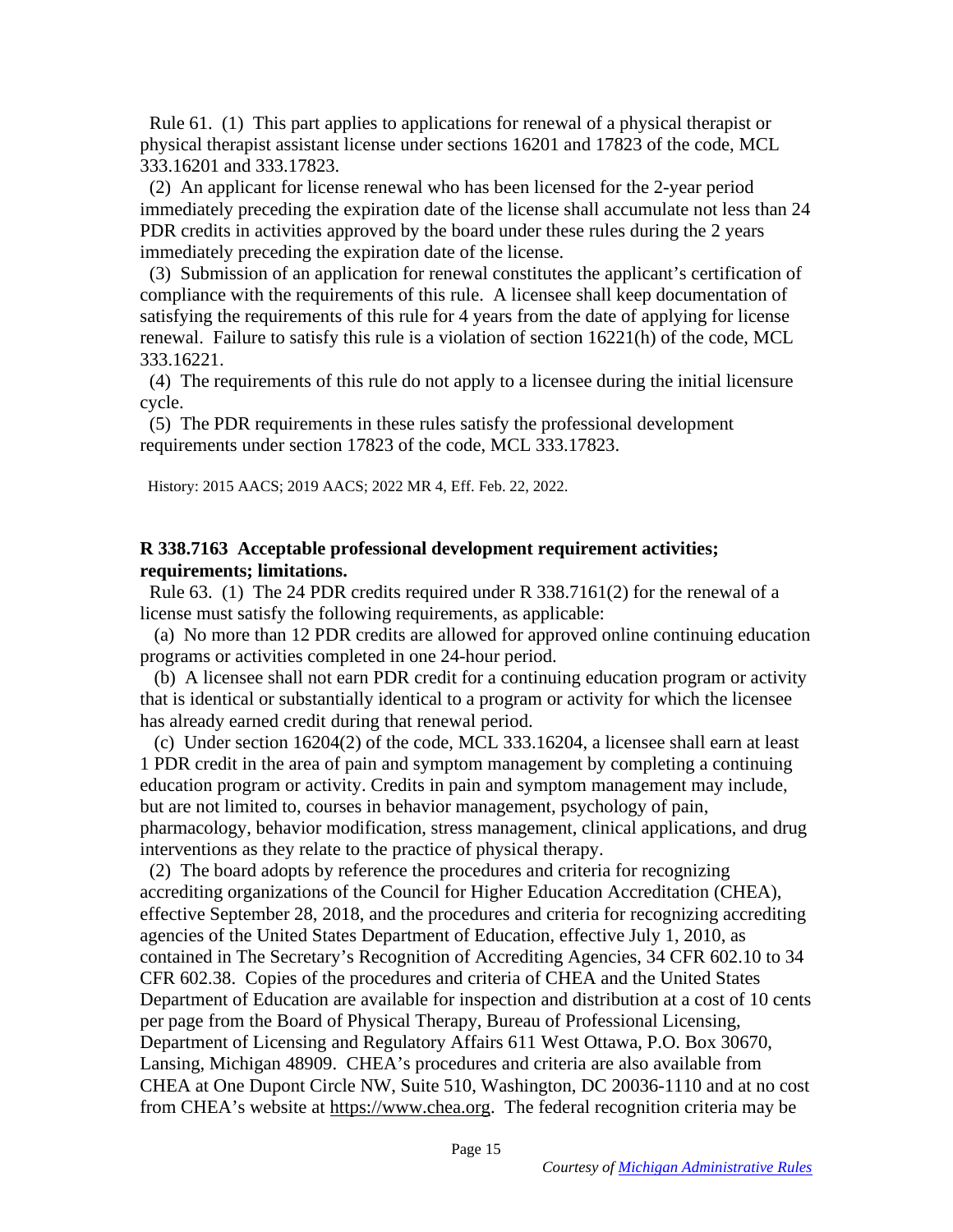obtained at no cost from the United States Department of Education Office of Postsecondary Education, 1990 K Street, NW, Washington, DC 20006 or from the department's website at https://www.ed.gov.

 (3) As used in this rule, "continuous instruction" means education or presentation time that does not include breakfast, lunch, or dinner periods, coffee breaks, or any other breaks in the activity or program.

(4) Licensees may earn credit for any of the following activities:

|          | ACCEL TABLE I DRACH VIIILD                            | Number of PDR                  |
|----------|-------------------------------------------------------|--------------------------------|
| Activity | Activity                                              |                                |
| Code     |                                                       | credits earned for activity    |
| (a)      | Completing an approved continuing education           | The number of credits          |
|          | program or activity related to the practice of        | approved by the sponsor or     |
|          | physical therapy or any non-clinical subject          | the approving organization     |
|          | relevant to the practice of physical therapy. A       | are granted.                   |
|          | continuing education program or activity is           |                                |
|          | approved, regardless of the format in which it is     | When the sponsor or            |
|          | offered, if it is approved or offered for             | approving organization         |
|          | continuing education credit by any of the             | calculates credit at a rate of |
|          | following:                                            | 0.1 credit for every 50 to 60  |
|          | Another state board of physical therapy.<br>$\bullet$ | minutes of continuous          |
|          | Another board or task force regulated                 | instruction then 0.1 credit    |
|          | under article 15 of the code, MCL                     | equals 1 PDR credit.           |
|          | 333.16101 to 333.18838.                               |                                |
|          | FSBPT.<br>$\bullet$                                   | A maximum of 20 PDR            |
|          | The American Physical Therapy<br>$\bullet$            | credits may be earned for      |
|          | Association (APTA) or its components.                 | this activity in each renewal  |
|          | APTA components include the APTA                      | period.                        |
|          | Michigan and other APTA Chapters,                     |                                |
|          | APTA Sections, and APTA Academies.                    |                                |
|          | An accredited physical therapist<br>٠                 |                                |
|          | educational program that satisfies the                |                                |
|          | standards under R 338.7131.                           |                                |
|          | An accredited physical therapist                      |                                |
|          | assistant educational program that                    |                                |
|          | satisfies the standards under R                       |                                |
|          | 338.7141.                                             |                                |
|          |                                                       |                                |
|          | If audited, a licensee shall provide a copy of a      |                                |
|          | letter or certificate of completion showing the       |                                |
|          | licensee's name, number of credits earned,            |                                |
|          | sponsor name or the name of the organization          |                                |
|          | that approved the program or activity for             |                                |
|          | continuing education credit, and the date or          |                                |
|          | dates on which the program was held or activity       |                                |
|          | completed.                                            |                                |
| (b)      | Passing a postgraduate academic course related        | Fifteen PDR credits are        |

# ACCEPTABLE PDR ACTIVITIES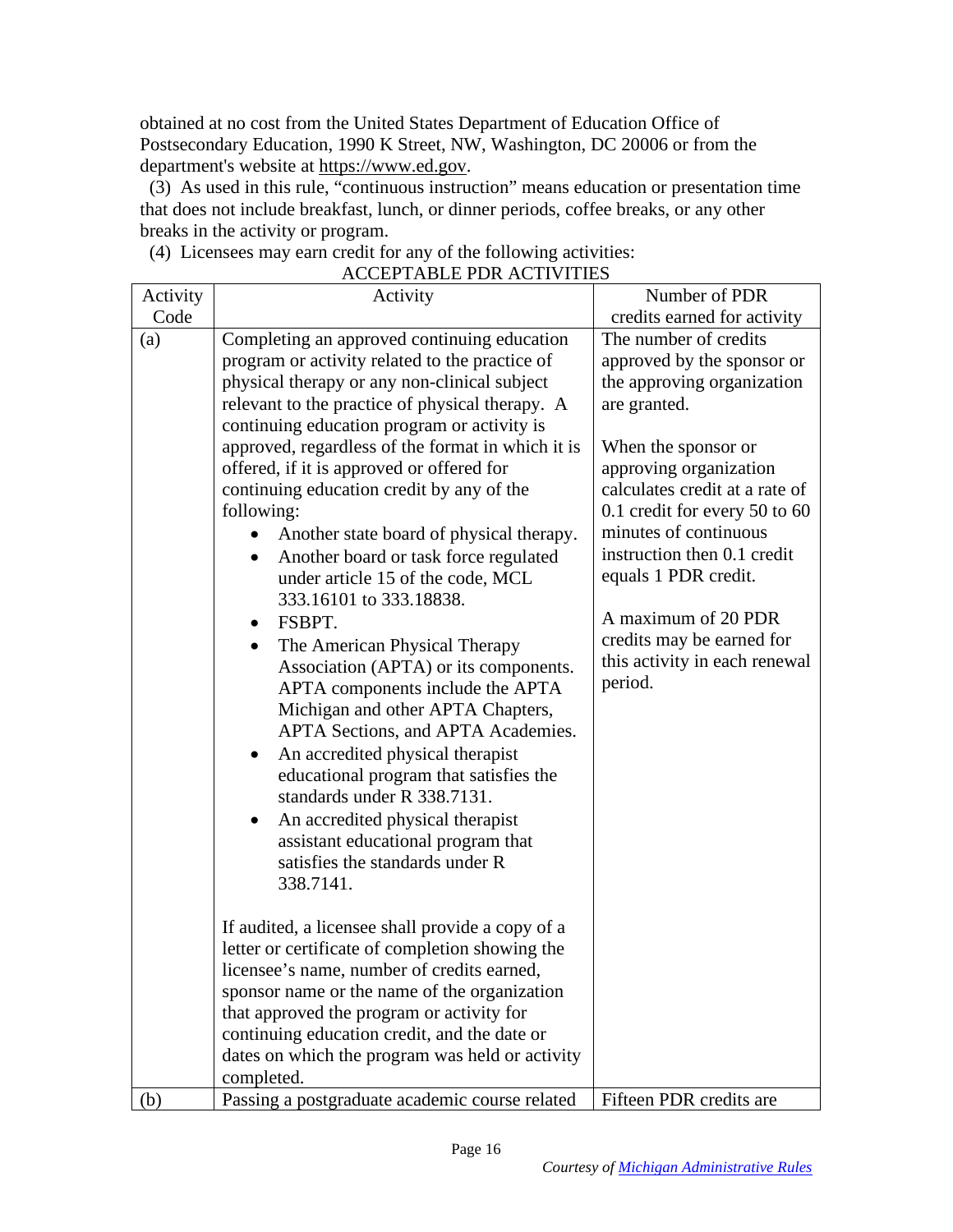|     | to the practice of physical therapy offered by<br>either of the following:<br>An accredited physical therapist<br>educational program that satisfies the<br>standards under R 338.7131.<br>A nationally accredited university or<br>college that satisfies the standards in<br>subsection (2) of this rule.<br>If audited, a licensee shall provide a copy of the<br>transcript showing credit hours of the academic<br>courses related to physical therapy.                                                                                                                                                                                                                                                 | granted for each semester<br>credit earned and 10 PDR<br>credits are granted for each<br>quarter or term credit<br>earned.<br>A maximum of 20 PDR<br>credits may be earned for<br>this activity in each renewal<br>period. |
|-----|--------------------------------------------------------------------------------------------------------------------------------------------------------------------------------------------------------------------------------------------------------------------------------------------------------------------------------------------------------------------------------------------------------------------------------------------------------------------------------------------------------------------------------------------------------------------------------------------------------------------------------------------------------------------------------------------------------------|----------------------------------------------------------------------------------------------------------------------------------------------------------------------------------------------------------------------------|
| (c) | Reading an article related to the practice of<br>physical therapy in a professional or scientific<br>journal.<br>This activity does not include articles approved<br>for PDR credit under activity code 1.<br>To receive credit, a licensee shall successfully<br>complete an evaluation that was provided with<br>the article or the general response form<br>provided by the department as an evaluative<br>component for this activity.<br>If audited, a licensee shall provide<br>documentation from the professional or<br>scientific journal or a copy of the completed<br>general response form to verify that the licensee<br>completed an evaluation.                                               | One PDR credit is granted<br>for each article.<br>A maximum of 6 PDR<br>credits may be earned for<br>this activity in each renewal<br>period.                                                                              |
| (d) | Viewing or listening to media devoted to<br>professional education related to the practice of<br>physical therapy, other than on-line programs<br>not approved or offered for continuing<br>education credit.<br>To receive credit, a licensee shall successfully<br>complete an evaluation that was provided with<br>the educational media or the general response<br>form provided by the department as an<br>evaluative component for this activity.<br>If audited, a licensee shall provide a copy of the<br>completed evaluation or completed general<br>response form to verify that the licensee<br>completed an evaluation, and identify the title<br>of the media, the name of the publisher of the | One-half of 1 PDR credit is<br>granted for every 30<br>minutes of continuous<br>instruction.<br>A maximum of 6 PDR<br>credits may be earned for<br>this activity in each renewal<br>period.                                |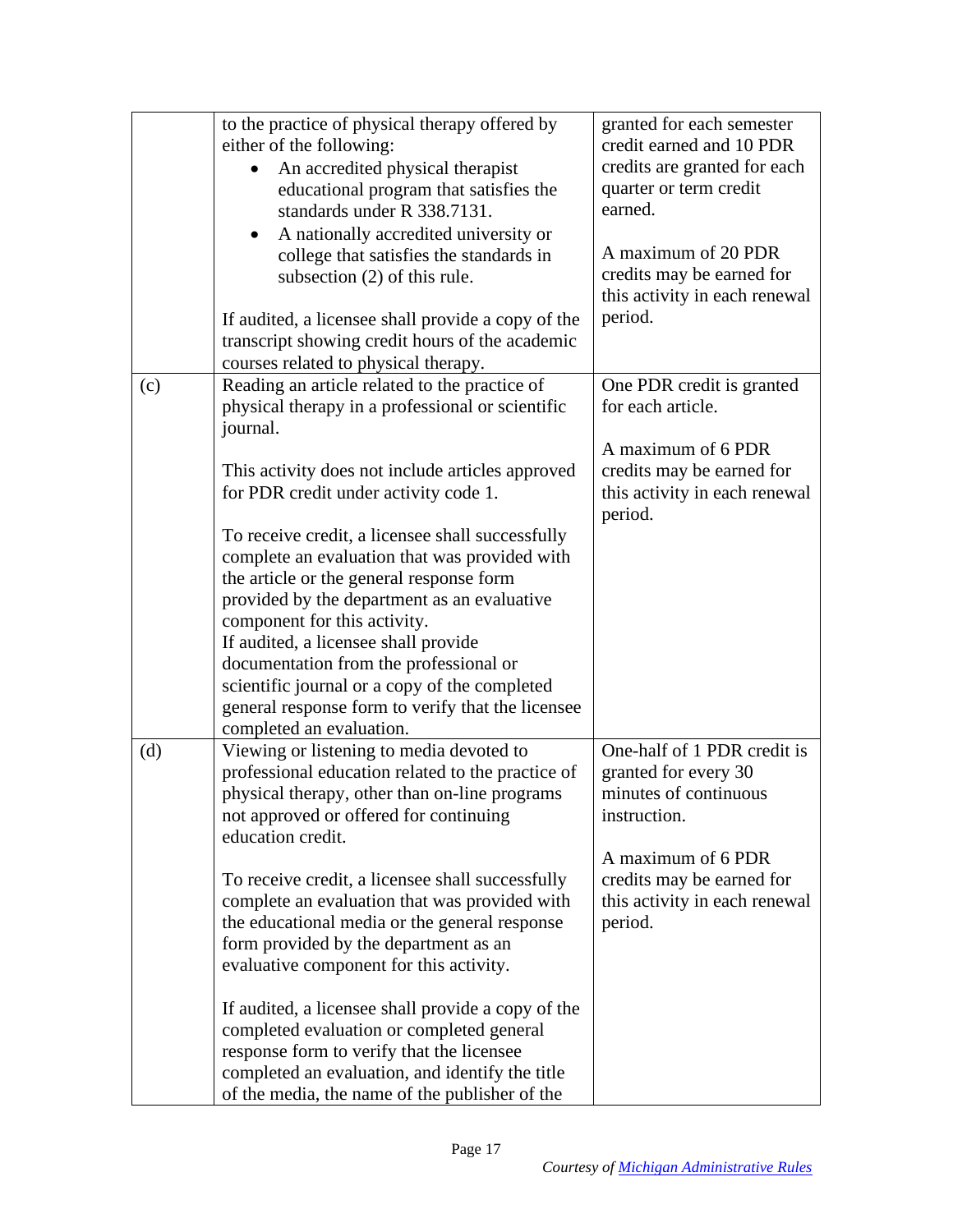|     | media, the date the media was published or<br>copyrighted, and the length of the media.                                                                                                                                                                                                                                                                                                                                        |                                                                                              |
|-----|--------------------------------------------------------------------------------------------------------------------------------------------------------------------------------------------------------------------------------------------------------------------------------------------------------------------------------------------------------------------------------------------------------------------------------|----------------------------------------------------------------------------------------------|
| (e) | Presenting a continuing education program<br>related to the practice of physical therapy.                                                                                                                                                                                                                                                                                                                                      | Two PDR credits are<br>granted for every 50                                                  |
|     | To receive credit, the presentation must be.                                                                                                                                                                                                                                                                                                                                                                                   | minutes of continuous<br>instruction. A presentation                                         |
|     | approved or offered for continuing education<br>credit by any of the following:                                                                                                                                                                                                                                                                                                                                                | may not be less than 50<br>minutes in length.                                                |
|     | Another state board of physical therapy.<br>Another board or task force regulated<br>$\bullet$<br>under article 15 of the code, MCL<br>333.16101 to 333.18838.<br>FSBPT.<br>$\bullet$<br>APTA or its components. APTA<br>$\bullet$<br>components include the APTA<br>Michigan and other APTA Chapters,                                                                                                                         | A maximum of 12 PDR<br>credits may be earned for<br>this activity in each renewal<br>period. |
|     | <b>APTA Sections and APTA Academies.</b><br>An accredited physical therapist<br>$\bullet$<br>educational program that satisfies the<br>standards under R 338.7131.<br>An accredited physical therapist<br>$\bullet$<br>assistant educational program that<br>satisfies the standards under R<br>338.7141.                                                                                                                      |                                                                                              |
|     | If audited, a licensee shall provide a letter from<br>the program sponsor confirming the licensee as<br>the presenter and the presentation date and time,<br>or a copy of the presentation notice or<br>advertisement showing the date of the<br>presentation, the licensee's name listed as a<br>presenter, and the name of the organization that<br>approved or offered the presentation for<br>continuing education credit. |                                                                                              |
| (f) | Presenting a scientific exhibit or scientific paper<br>accepted for presentation through a peer review<br>process at a state, regional, national, or<br>international physical therapy conference, or its<br>components, or a related professional                                                                                                                                                                             | Two PDR credits are<br>granted for every 50<br>minutes of continuous<br>instruction.         |
|     | organization.<br>If audited, a licensee shall provide a copy of the<br>document presented with proof of presentation<br>or a letter from the program sponsor verifying<br>the exhibit or paper was accepted for<br>presentation through a peer review process and                                                                                                                                                              | A maximum of 12 PDR<br>credits may be earned for<br>this activity in each renewal<br>period. |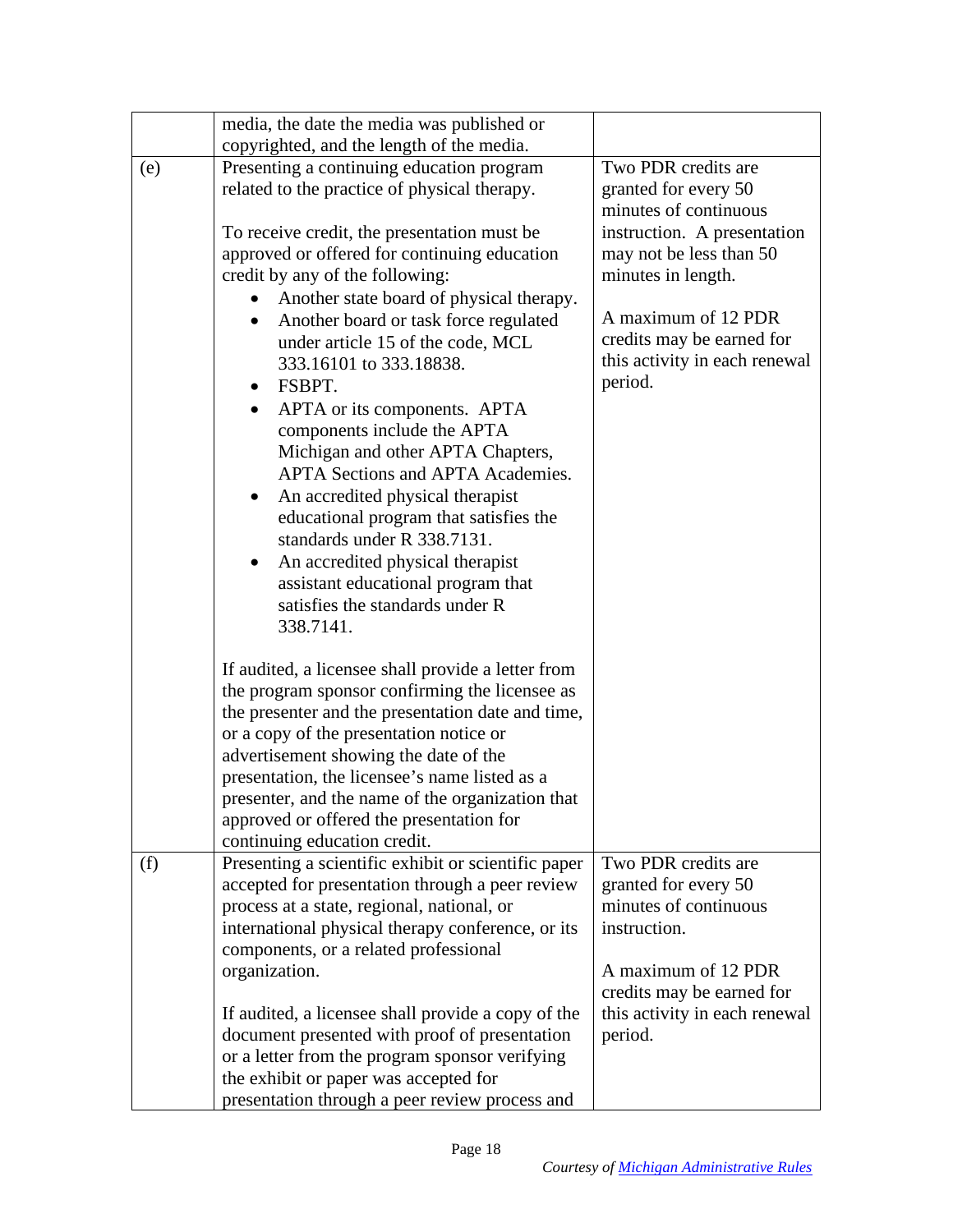|     | the date of the presentation.                                                 |                                          |
|-----|-------------------------------------------------------------------------------|------------------------------------------|
| (g) | Authoring an article related to the practice,                                 | Six PDR credits are granted              |
|     | education, or research of physical therapy                                    | for each article.                        |
|     | published in any of the following:                                            |                                          |
|     | The journal of a national physical                                            | A maximum of 12 PDR                      |
|     | therapy association or its components.                                        | credits may be earned for                |
|     | A peer-reviewed journal.                                                      | this activity in each renewal            |
|     | A health care journal.                                                        | period.                                  |
|     | A professional or scientific journal.                                         |                                          |
|     |                                                                               |                                          |
|     | If audited, a licensee shall provide a copy of the                            |                                          |
|     | publication that shows the licensee as the author                             |                                          |
|     | of the article or a publication acceptance letter.                            |                                          |
| (h) | Writing a chapter related to the practice,                                    | Six PDR credits are granted              |
|     | education, or research of physical therapy<br>published in a book.            | for each chapter.                        |
|     |                                                                               | A maximum of 12 PDR                      |
|     | If audited, a licensee shall provide a copy of the                            | credits may be earned for                |
|     | publication that shows the licensee as the author                             | this activity in each renewal            |
|     | of the chapter or a publication acceptance letter.                            | period.                                  |
|     |                                                                               |                                          |
| (i) | Successfully completing 1 of the following:                                   | Twenty-three PDR credits                 |
|     | An American Board of Physical Therapy                                         | are granted for each                     |
|     | Specialties (ABPTS) certification                                             | successful completion.                   |
|     | examination.                                                                  |                                          |
|     | An ABPTS recertification examination.                                         | A maximum of 23 PDR                      |
|     | The APTA's PTA Advanced                                                       | credits may be earned for                |
|     | Proficiency Pathways Program.                                                 | this activity in each renewal            |
|     |                                                                               | period.                                  |
|     | If audited, a licensee shall provide proof of                                 |                                          |
|     | certification or recertification.                                             |                                          |
| (j) | Participating as a student for a minimum of                                   | Twelve PDR credits are                   |
|     | 1,000 hours in any of the following:                                          | granted for 1,000 hours of               |
|     | A postgraduate clinical training program                                      | participation.                           |
|     | related to the practice of physical                                           |                                          |
|     | therapy provided through or recognized                                        | A maximum of 12 PDR                      |
|     | by an accredited physical therapist                                           | credits may be earned for                |
|     | educational program that satisfies the<br>standards under R 338.7131.         | this activity in each renewal<br>period. |
|     |                                                                               |                                          |
|     | A postgraduate clinical training program                                      |                                          |
|     | related to the practice of physical                                           |                                          |
|     | therapy provided through or recognized<br>by an accredited physical therapist |                                          |
|     | assistant educational program that                                            |                                          |
|     | satisfies the standards under R                                               |                                          |
|     | 338.7141.                                                                     |                                          |
|     |                                                                               |                                          |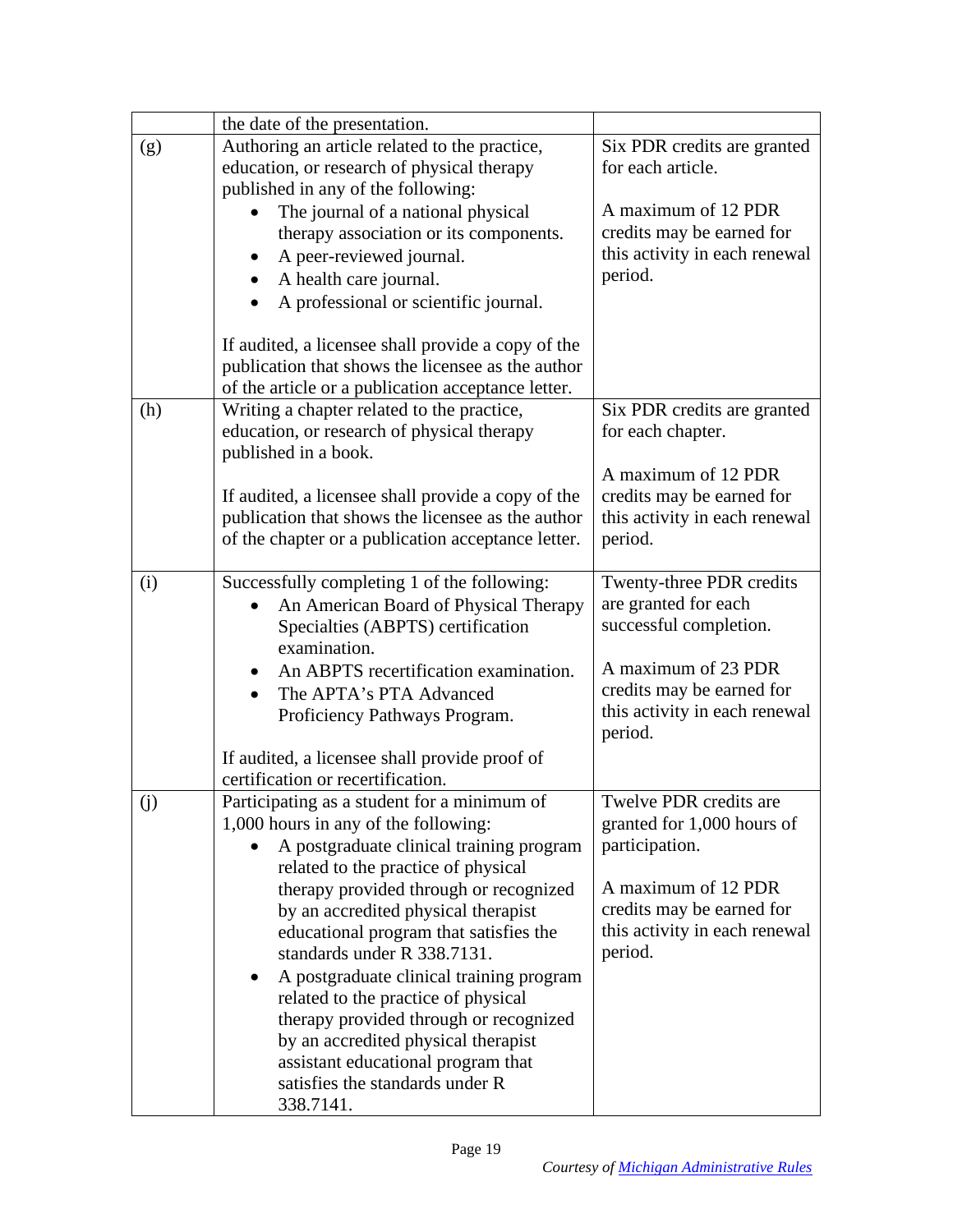|     | A postgraduate clinical training program<br>related to the practice of physical<br>therapy offered through a health care<br>organization accredited by an<br>organization recognized by the Centers<br>for Medicare and Medicaid Services.<br>A postgraduate clinical training program<br>related to the practice of physical<br>therapy accredited or credentialed by the<br>APTA or an organization approved by<br>the board.                                                                            |                                                                                                                                                                           |
|-----|------------------------------------------------------------------------------------------------------------------------------------------------------------------------------------------------------------------------------------------------------------------------------------------------------------------------------------------------------------------------------------------------------------------------------------------------------------------------------------------------------------|---------------------------------------------------------------------------------------------------------------------------------------------------------------------------|
|     | If audited, a licensee shall provide a letter from<br>the program director verifying the number of<br>hours the licensee participated in the clinical<br>training program and that the program was<br>provided, offered, or accredited by an<br>educational program or organization that<br>satisfies the requirements of this rule.                                                                                                                                                                       |                                                                                                                                                                           |
| (k) | Participation in a health care organization<br>committee, physical therapy or physical therapy<br>assistant educational program, or task force<br>dealing with patient care related issues, which<br>may include physical therapy education,<br>research, or practice or quality of patient care<br>and utilization review.                                                                                                                                                                                | One PDR credit is granted<br>for every 50 minutes of<br>participation.<br>A maximum of 6 PDR<br>credits may be earned for<br>this activity in each renewal<br>period.     |
|     | If audited, a licensee shall provide a letter from<br>an appropriate official representing the<br>committee, educational program, or task force<br>verifying that the committee, educational<br>program, or task force dealt with patient care<br>related issues, which may include physical<br>therapy education, research, or practice or<br>quality of patient care and utilization review.<br>The letter must also include the dates and the<br>amount of time the licensee took part on each<br>date. |                                                                                                                                                                           |
| (1) | Serving as a guest instructor of students, staff,<br>or other licensees at any of the following:<br>A clinical training program related to the<br>practice of physical therapy provided<br>through or recognized by an accredited<br>or developing physical therapist<br>educational program that satisfies the<br>standards under R 338.7131.                                                                                                                                                             | Two PDR credits are<br>granted for every 50<br>minutes of continuous<br>instruction.<br>A maximum of 12 PDR<br>credits may be earned for<br>this activity in each renewal |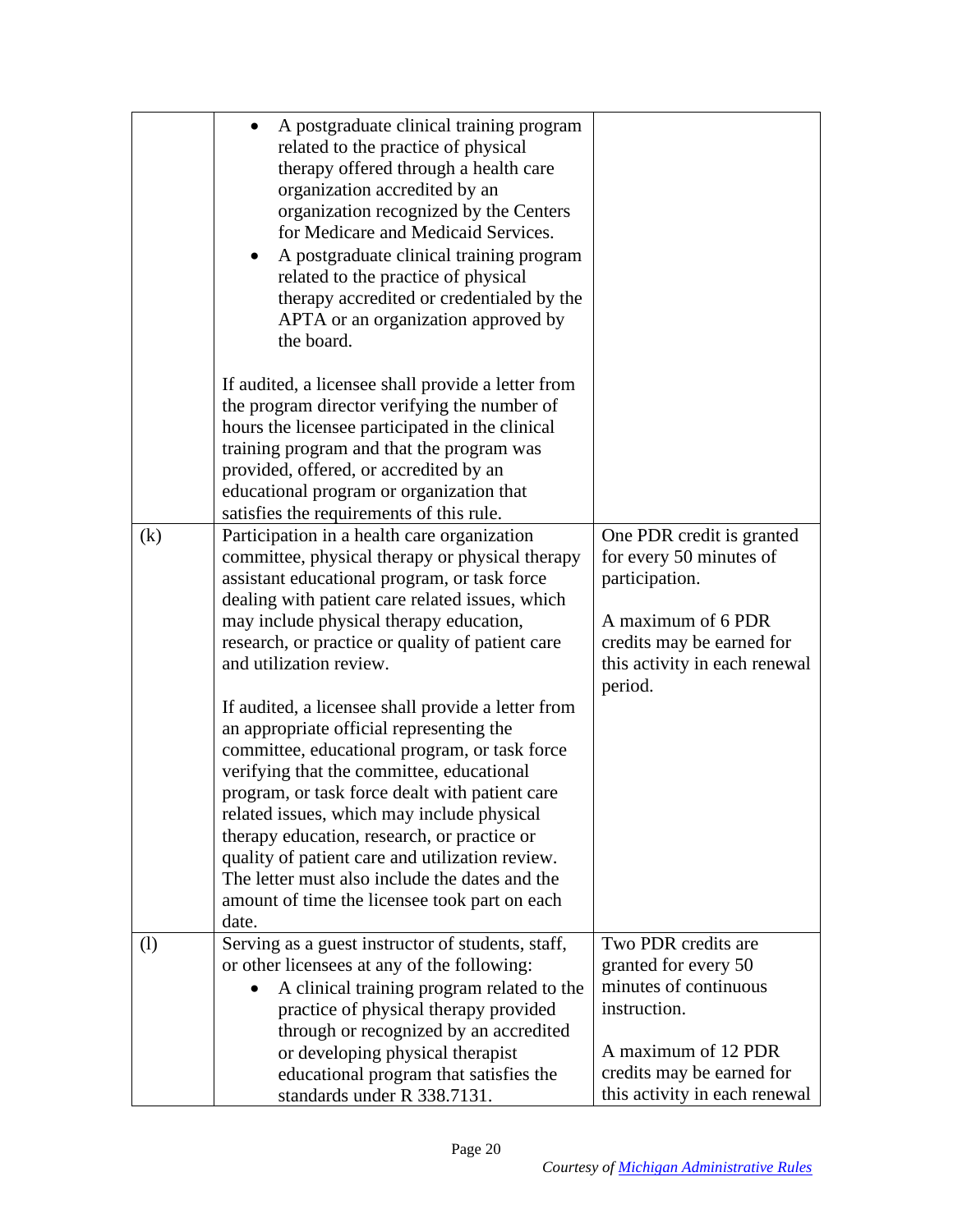|     | A clinical training program related to the              | period.                       |
|-----|---------------------------------------------------------|-------------------------------|
|     | practice of physical therapy provided                   |                               |
|     | through or recognized by an accredited                  |                               |
|     | or developing physical therapist                        |                               |
|     |                                                         |                               |
|     | assistant educational program that                      |                               |
|     | satisfies the standards under R                         |                               |
|     | 338.7141.                                               |                               |
|     | A clinical training program related to the              |                               |
|     | practice of physical therapy offered                    |                               |
|     | through a health care organization                      |                               |
|     | accredited by an organization                           |                               |
|     | recognized by the Centers for Medicare                  |                               |
|     | and Medicaid Services.                                  |                               |
|     | A clinical training program related to the<br>$\bullet$ |                               |
|     | practice of physical therapy accredited                 |                               |
|     | or credentialed by APTA or an                           |                               |
|     | organization approved by the board.                     |                               |
|     |                                                         |                               |
|     | If audited, a licensee shall provide a letter from      |                               |
|     | the program director verifying the licensee's           |                               |
|     | role, the number of instructional sessions on           |                               |
|     | specific subjects provided by the licensee, and         |                               |
|     | the length of the instructional sessions. Also,         |                               |
|     |                                                         |                               |
|     | the letter must verify that the clinical training       |                               |
|     | program provided, offered, or accredited by an          |                               |
|     | educational program or organization satisfies           |                               |
|     | the requirements of this rule.                          |                               |
| (m) | Serving as a clinical instructor or clinical            | Three PDR credits are         |
|     | supervisor for students completing an                   | granted for 40 hours of       |
|     | internship, residency, or fellowship program            | clinical instruction or       |
|     | that recognized or approved by any of the               | supervision.                  |
|     | following:                                              |                               |
|     | An accredited or developing educational                 | A maximum of 12 PDR           |
|     | program for physical therapists that                    | credits may be earned for     |
|     | satisfies the standards under R                         | this activity in each renewal |
|     | 338.7131.                                               | period.                       |
|     | An accredited or developing educational                 |                               |
|     | program for physical therapist assistants               |                               |
|     | that satisfies the standards under R                    |                               |
|     | 338.7141.                                               |                               |
|     | APTA or an organization approved by<br>$\bullet$        |                               |
|     | the board.                                              |                               |
|     |                                                         |                               |
|     | If audited, a licensee shall provide a letter from      |                               |
|     | the educational program or clinical agency              |                               |
|     | director verifying the licensee's role, the             |                               |
|     |                                                         |                               |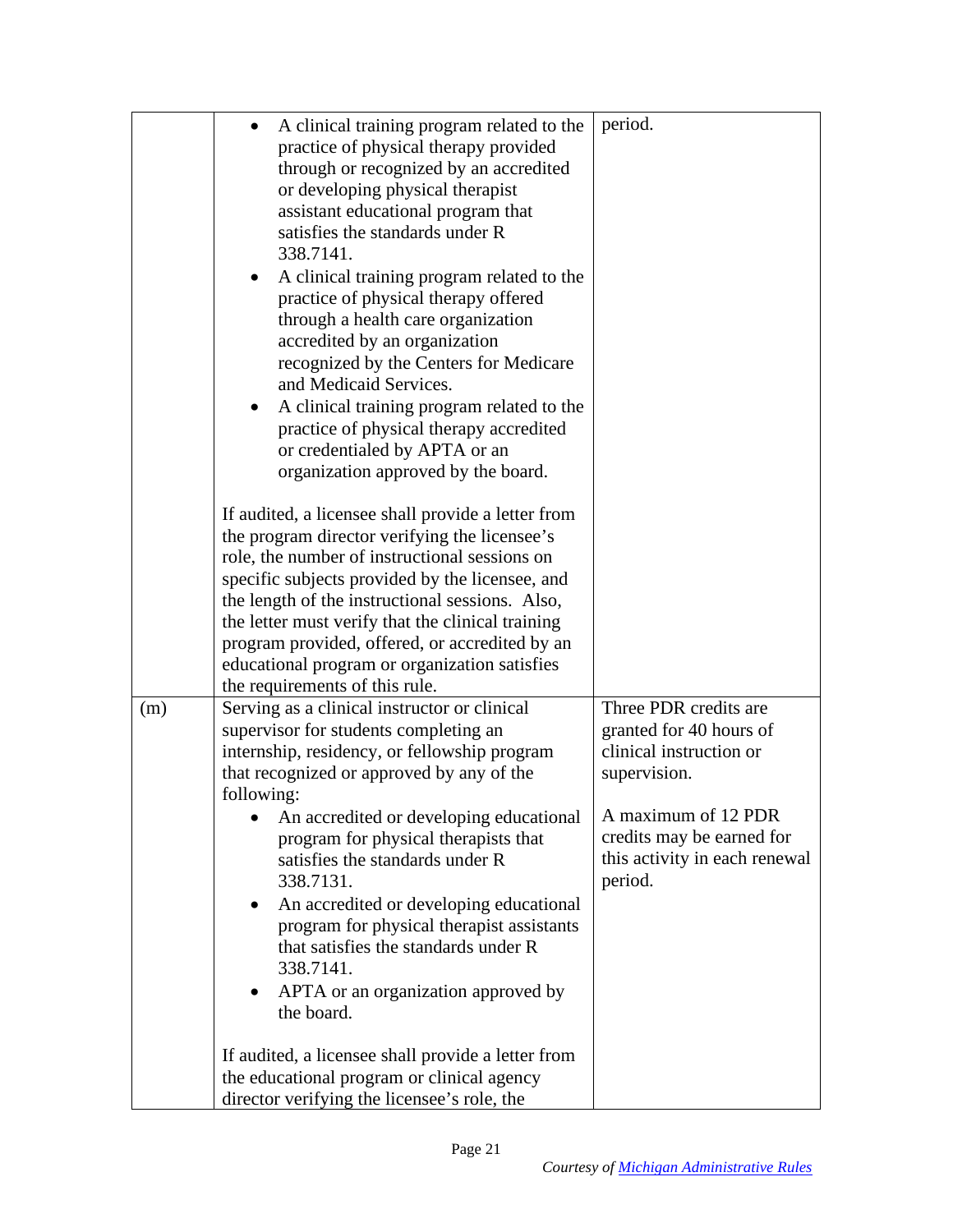|     | number of hours of instruction or supervision<br>provided by the licensee, and that the internship,<br>residency, or fellowship program is recognized<br>or approved by an educational program or<br>organization that satisfies the requirements of<br>this rule.                                        |                                                                                                                           |
|-----|-----------------------------------------------------------------------------------------------------------------------------------------------------------------------------------------------------------------------------------------------------------------------------------------------------------|---------------------------------------------------------------------------------------------------------------------------|
| (n) | Identifying, researching, and addressing an<br>event or issue related to professional practice.<br>If audited, a licensee shall provide a completed                                                                                                                                                       | One PDR credit is granted<br>for each separate event or<br>issue.                                                         |
|     | experiential activity form provided by the<br>department for each issue or event.                                                                                                                                                                                                                         | A maximum of 6 PDR<br>credits may be earned for<br>this activity in each renewal<br>period.                               |
| (0) | Participating on an international, national,<br>regional, state, state component, or local task<br>force, committee, board, council, or association<br>related to the field of physical therapy that is<br>considered acceptable by the board. A task<br>force, committee, board, council, or association | Four PDR credits are<br>granted for participation on<br>each task force, committee,<br>board, council, or<br>association. |
|     | is acceptable if it enhances the participant's<br>knowledge and understanding of the field of<br>physical therapy.                                                                                                                                                                                        | A maximum of 12 PDR<br>credits may be earned for<br>this activity in each renewal<br>period.                              |
|     | If audited, a licensee shall provide<br>documentation verifying the licensee's<br>participation in at least 50% of the regularly<br>scheduled meetings of the task force,<br>committee, board, council, or association.                                                                                   |                                                                                                                           |
| (p) | Participating as a surveyor for an external<br>agency in a program involving the accreditation,<br>certification, or inspection of an educational<br>program for physical therapists or physical                                                                                                          | One PDR credit is granted<br>for every 50 minutes of<br>participation.                                                    |
|     | therapist assistants or a certification process for<br>a clinical agency.                                                                                                                                                                                                                                 | A maximum of 12 PDR<br>credits may be earned for<br>this activity in each renewal                                         |
|     | If audited, a licensee shall provide a letter from<br>the accreditation, certification, or inspection<br>program verifying the licensee's participation,<br>the location of the inspections, and the number<br>of hours the licensee spent participating as a<br>surveyor.                                | period.                                                                                                                   |
| (q) | Performing volunteer work related to the field<br>of physical therapy without reimbursement.                                                                                                                                                                                                              | One PDR credit is granted<br>for every 50 minutes of<br>volunteer work performed.                                         |
|     | If audited, a licensee shall provide a letter from                                                                                                                                                                                                                                                        |                                                                                                                           |